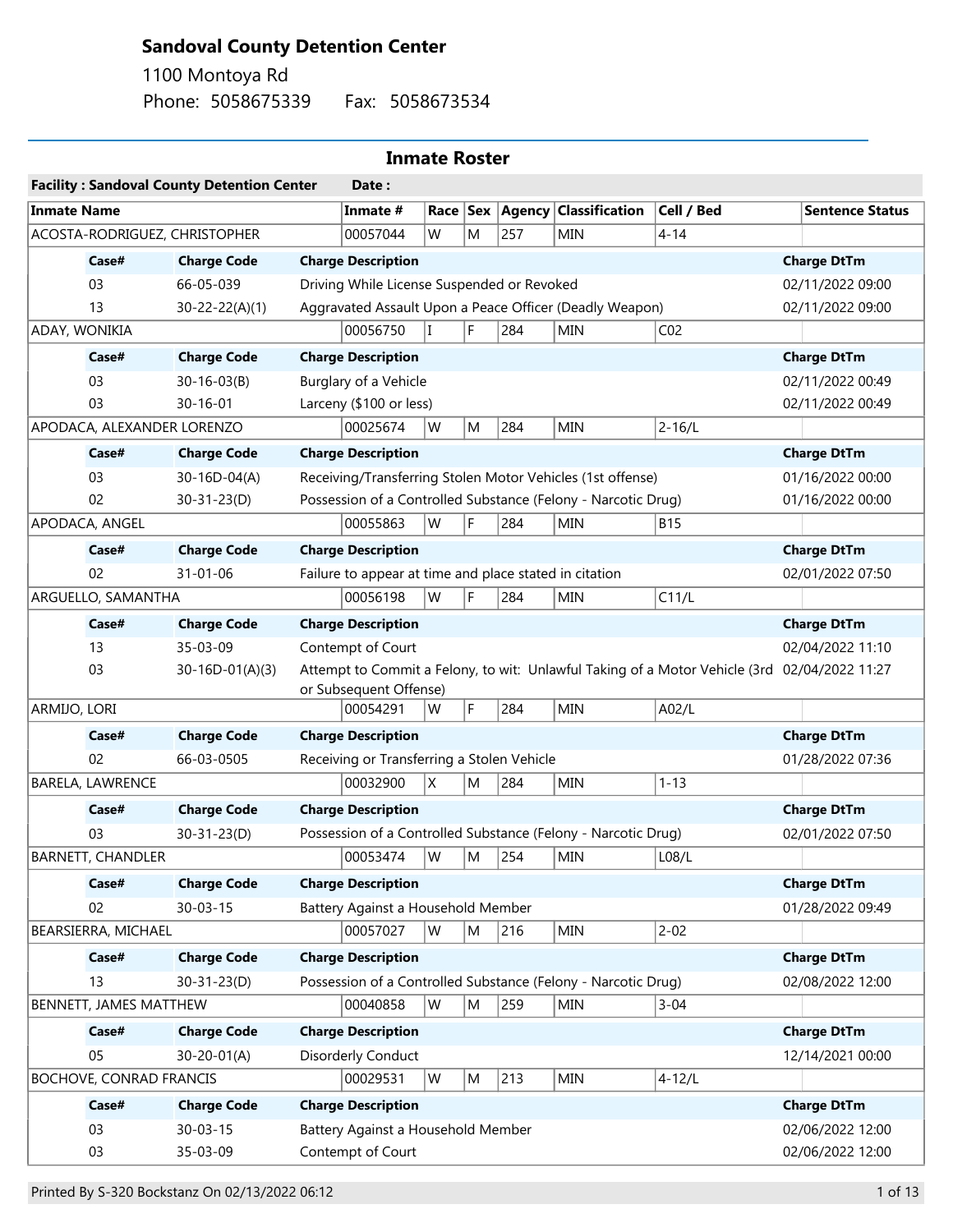|                                     |                        | <b>Facility: Sandoval County Detention Center</b> |         | Date:                                                  |              |                  |                  |                                                               |                                                                            |                        |
|-------------------------------------|------------------------|---------------------------------------------------|---------|--------------------------------------------------------|--------------|------------------|------------------|---------------------------------------------------------------|----------------------------------------------------------------------------|------------------------|
| <b>Inmate Name</b>                  |                        |                                                   |         | Inmate #                                               |              |                  |                  | Race   Sex   Agency   Classification                          | Cell / Bed                                                                 | <b>Sentence Status</b> |
|                                     | CALABAZA, CALBERT C    |                                                   |         | 00037636                                               | L            | M                | 207              | <b>MIN</b>                                                    | $5 - 14/L$                                                                 |                        |
|                                     | Case#                  | <b>Charge Code</b>                                |         | <b>Charge Description</b>                              |              |                  |                  |                                                               |                                                                            | <b>Charge DtTm</b>     |
|                                     | 03                     | 66-08-102(D)(1)                                   |         | Drug (.16 or above)(7th or subsequent offense)         |              |                  |                  |                                                               | Aggravated Driving While Under the Influence of Intoxicating Liquor or Any | 02/11/2022 23:09       |
|                                     | 03                     | 66-08-138(C)                                      |         | Open Container (Registered Owner)                      |              |                  |                  |                                                               |                                                                            | 02/11/2022 23:09       |
|                                     | CARRILLO, ISAIA DANIEL |                                                   |         | 16040                                                  | W            | M                | 284              | <b>MIN</b>                                                    | $3 - 17/L$                                                                 |                        |
|                                     | Case#                  | <b>Charge Code</b>                                |         | <b>Charge Description</b>                              |              |                  |                  |                                                               |                                                                            | <b>Charge DtTm</b>     |
|                                     | 02                     | $30 - 03 - 02(A)$                                 |         | Aggravated Assault (Deadly Weapon)                     |              |                  |                  |                                                               |                                                                            | 07/20/2021 00:00       |
|                                     | 02                     | $30-17-05(A)$                                     |         | Arson (Over \$20,000)                                  |              | 03/11/2021 12:00 |                  |                                                               |                                                                            |                        |
|                                     | CHAVEZ, ANTHONY        |                                                   |         | 00047933                                               | W            | M                | 272              |                                                               | $3 - 21$                                                                   |                        |
|                                     | Case#                  | <b>Charge Code</b>                                |         | <b>Charge Description</b>                              |              |                  |                  |                                                               |                                                                            | <b>Charge DtTm</b>     |
|                                     | 02                     | $30 - 16 - 02$                                    | Robbery |                                                        |              |                  |                  |                                                               |                                                                            | 06/11/2021 09:31       |
|                                     | 13                     | $06 - 10 - 52$                                    |         | Failure to comply with specific requirements           |              |                  |                  |                                                               |                                                                            | 06/14/2021 00:00       |
|                                     | CHAVEZ, CHAD ERIC      |                                                   |         | 00045860                                               | W            | M                | 208              | <b>MIN</b>                                                    | $5 - 05$                                                                   |                        |
|                                     | Case#                  | <b>Charge Code</b>                                |         | <b>Charge Description</b>                              |              |                  |                  |                                                               |                                                                            | <b>Charge DtTm</b>     |
|                                     | 11                     | $31 - 01 - 06$                                    |         | Failure to appear at time and place stated in citation |              |                  |                  |                                                               |                                                                            | 02/08/2022 01:05       |
|                                     | CHAVEZ, MARTIN         |                                                   |         | 00053044                                               | W            | M                | 284              | <b>MIN</b>                                                    | $2 - 10$                                                                   |                        |
|                                     | Case#                  | <b>Charge Code</b>                                |         | <b>Charge Description</b>                              |              |                  |                  |                                                               |                                                                            | <b>Charge DtTm</b>     |
|                                     | 02                     | 66-03-0505                                        |         | Receiving or Transferring a Stolen Vehicle             |              |                  |                  |                                                               |                                                                            | 02/04/2022 12:00       |
| 12<br>35-03-09<br>Contempt of Court |                        |                                                   |         |                                                        |              |                  | 02/04/2022 00:00 |                                                               |                                                                            |                        |
|                                     | CHEVALLIER, MELISSA    |                                                   |         | 00048205                                               | W            | F                | 284              | <b>MIN</b>                                                    | <b>B13/L</b>                                                               |                        |
|                                     | Case#                  | <b>Charge Code</b>                                |         | <b>Charge Description</b>                              |              |                  |                  |                                                               |                                                                            | <b>Charge DtTm</b>     |
|                                     | 13                     | $31 - 03 - 09(A)$                                 |         | Failure to appear on a felony charge                   |              |                  |                  |                                                               |                                                                            | 11/15/2021 00:00       |
|                                     | 03                     | 31-01-06                                          |         | Failure to appear at time and place stated in citation |              |                  |                  |                                                               |                                                                            | 11/05/2021 12:43       |
|                                     | CHINANA, DEVON TYLER   |                                                   |         | 00029299                                               |              | M                | 233              | <b>MIN</b>                                                    | L22/L                                                                      |                        |
|                                     | Case#                  | <b>Charge Code</b>                                |         | <b>Charge Description</b>                              |              |                  |                  |                                                               |                                                                            | <b>Charge DtTm</b>     |
|                                     | 11                     | $30-07-04(A)(2)$                                  |         | Negligent Use of a Deadly Weapon (Intoxication)        |              |                  |                  |                                                               |                                                                            | 09/01/2021 02:58       |
|                                     | 11                     | 60-07A-15                                         |         | Public nuisance (alcohol related)                      |              |                  |                  |                                                               |                                                                            | 09/01/2021 02:58       |
|                                     | COLE, BOBBY LEE        |                                                   |         | 00028346                                               | W            | M                | 254              | <b>MIN</b>                                                    | $5 - 06/L$                                                                 |                        |
|                                     | Case#                  | <b>Charge Code</b>                                |         | <b>Charge Description</b>                              |              |                  |                  |                                                               |                                                                            | <b>Charge DtTm</b>     |
|                                     | 02                     | 30-22-24                                          |         | Battery Upon a Peace Officer                           |              |                  |                  |                                                               |                                                                            | 02/11/2022 14:40       |
| CORIZ, JAKE L                       |                        |                                                   |         | 00030858                                               | $\mathbf{I}$ | M                | 207              | MIN                                                           | $3 - 13$                                                                   |                        |
|                                     | Case#                  | <b>Charge Code</b>                                |         | <b>Charge Description</b>                              |              |                  |                  |                                                               |                                                                            | <b>Charge DtTm</b>     |
|                                     | 02                     | 30-22-24                                          |         | Battery Upon a Peace Officer                           |              |                  |                  |                                                               |                                                                            | 10/27/2021 18:43       |
|                                     | 03                     | 30-16-02                                          | Robbery |                                                        |              |                  |                  |                                                               |                                                                            | 11/09/2021 16:46       |
|                                     | CRESAP, RICHARD        |                                                   |         | 00055426                                               | W            | M                | 257              | <b>MIN</b>                                                    | $3 - 24/L$                                                                 |                        |
|                                     | Case#                  | <b>Charge Code</b>                                |         | <b>Charge Description</b>                              |              |                  |                  |                                                               |                                                                            | <b>Charge DtTm</b>     |
|                                     | 02                     | $30 - 02 - 01(A)(1)$                              |         | First Degree Murder (Willful and Deliberate)           |              |                  |                  |                                                               |                                                                            | 03/27/2021 00:32       |
|                                     | CURRY, QUINCY DEVEILA  |                                                   |         | 00036056                                               | B            | M                | 254              | <b>MIN</b>                                                    | $2 - 07/L$                                                                 |                        |
|                                     | Case#                  | <b>Charge Code</b>                                |         | <b>Charge Description</b>                              |              |                  |                  |                                                               |                                                                            | <b>Charge DtTm</b>     |
|                                     | 02                     | $30 - 31 - 23(D)$                                 |         |                                                        |              |                  |                  | Possession of a Controlled Substance (Felony - Narcotic Drug) |                                                                            | 11/16/2021 16:46       |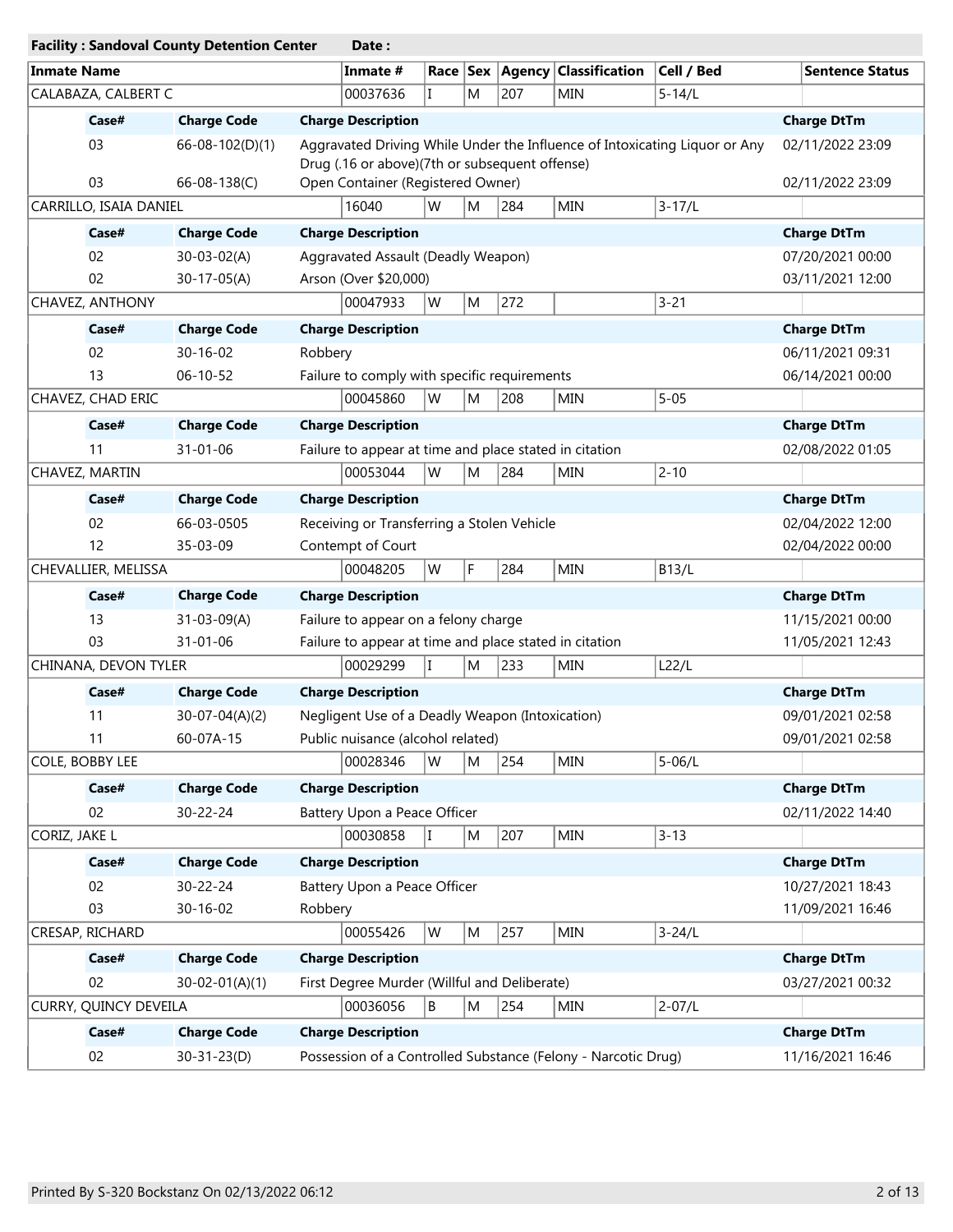|                                 | <b>Facility: Sandoval County Detention Center</b> | Date:                                                                                                        |                        |
|---------------------------------|---------------------------------------------------|--------------------------------------------------------------------------------------------------------------|------------------------|
| <b>Inmate Name</b>              |                                                   | <b>Agency Classification</b><br>Cell / Bed<br>Inmate #<br>Race $ $ Sex                                       | <b>Sentence Status</b> |
| DAVIDSON, SCOTT MONTGOMERY      |                                                   | $4 - 06$<br>00056325<br>W<br>M<br>284<br>MIN                                                                 |                        |
| Case#                           | <b>Charge Code</b>                                | <b>Charge Description</b>                                                                                    | <b>Charge DtTm</b>     |
| 03                              | $31 - 03 - 09(A)$                                 | Failure to appear on a felony charge                                                                         | 01/19/2022 00:00       |
| 03                              | $31 - 03 - 09(B)$                                 | Failure to appear on misdemeanor charge                                                                      | 01/19/2022 00:00       |
| 03                              | $31 - 03 - 09(B)$                                 | Failure to appear on misdemeanor charge                                                                      | 01/19/2022 00:00       |
| DOMINGUEZ, ANTONIO E            |                                                   | $2 - 12$<br>W<br>284<br>00027063<br>M<br><b>MIN</b>                                                          |                        |
| Case#                           | <b>Charge Code</b>                                | <b>Charge Description</b>                                                                                    | <b>Charge DtTm</b>     |
| 12                              | 35-03-09                                          | Contempt of Court                                                                                            | 02/08/2022 10:50       |
| 02                              | $30 - 16 - 11$                                    | Receiving Stolen Property (Receive)(Over \$2500)                                                             | 02/08/2022 10:50       |
| ESPINOZA, MICHAEL               |                                                   | 00056670<br>W<br>284<br><b>MIN</b><br>L01<br>M                                                               |                        |
| Case#                           | <b>Charge Code</b>                                | <b>Charge Description</b>                                                                                    | <b>Charge DtTm</b>     |
| 02                              | $31 - 21 - 15$                                    | Probation Violation (Juvenile)                                                                               | 01/27/2022 10:36       |
| FLORENCE, ERIC                  |                                                   | $2 - 05$<br>00051928<br>208<br>MIN<br>lT.<br>M                                                               |                        |
| Case#                           | <b>Charge Code</b>                                | <b>Charge Description</b>                                                                                    | <b>Charge DtTm</b>     |
| 11                              | $30 - 03 - 15$                                    | Battery Against a Household Member                                                                           | 02/05/2022 08:47       |
| <b>GABALDON, JEROME ANTONIO</b> |                                                   | 00027837<br> W<br>M<br>210<br><b>MIN</b><br>$2 - 18$                                                         |                        |
| Case#                           | <b>Charge Code</b>                                | <b>Charge Description</b>                                                                                    | <b>Charge DtTm</b>     |
| 03                              | $30 - 07 - 16$                                    | Possession of a Firearm or Destructive Device by a Felon                                                     | 01/15/2022 14:47       |
| 03                              | $30 - 31 - 23(D)$                                 | Possession of a Controlled Substance (Felony - Narcotic Drug)                                                | 01/15/2022 14:47       |
| 03                              | $30-07-04(A)(1)$                                  | Negligent Use of a Deadly Weapon (Discharge)                                                                 | 01/15/2022 14:47       |
| 02                              | $30 - 31 - 23(D)$                                 | Possession of a Controlled Substance (Felony - Narcotic Drug)                                                | 01/15/2022 14:47       |
| 12                              | $30 - 31 - 23(D)$                                 | Possession of a Controlled Substance (Felony - Narcotic Drug)                                                | 01/15/2022 14:47       |
| GARCIA, DANIEL                  |                                                   | 208<br>00038482<br>lT.<br>M<br><b>MIN</b><br>L <sub>23</sub>                                                 |                        |
|                                 |                                                   |                                                                                                              |                        |
| Case#                           | <b>Charge Code</b>                                | <b>Charge Description</b>                                                                                    | <b>Charge DtTm</b>     |
| 11                              | 66-08-102(A)                                      | Driving Under the Influence of Liquor (Impaired)(1st)<br>00057043<br>W<br>257<br>$4 - 15$<br>M<br><b>MIN</b> | 01/18/2022 10:00       |
| GARCIA, LUCIANO A               |                                                   |                                                                                                              |                        |
| Case#                           | <b>Charge Code</b>                                | <b>Charge Description</b>                                                                                    | <b>Charge DtTm</b>     |
| 03                              | 66-03-0505                                        | Receiving or Transferring a Stolen Vehicle                                                                   | 02/11/2022 05:32       |
| 03                              | $30 - 31 - 23(D)$                                 | Possession of a Controlled Substance (Felony - Narcotic Drug)                                                | 02/11/2022 05:32       |
| 03                              | $30 - 31 - 23(D)$                                 | Possession of a Controlled Substance (Felony - Narcotic Drug)                                                | 02/11/2022 05:32       |
| 03                              | $30 - 22 - 01(C)$                                 | Resisting, Evading or Obstructing an Officer (Refusal to Stop)                                               | 02/11/2022 05:32       |
| 03                              | $30 - 14 - 01(B)$                                 | Criminal Trespass (Unposted)                                                                                 | 02/11/2022 05:32       |
| 03                              | $30 - 14 - 01(B)$                                 | Criminal Trespass (Unposted)                                                                                 | 02/11/2022 05:32       |
| 02                              | $30 - 31 - 25.1(A)$                               | Possession of Drug Paraphernalia                                                                             | 02/11/2022 06:23       |
| GARCIA, LYNETTE DIANE           |                                                   | 00026578<br>F<br>C12/L<br>267<br>MIN<br>lT.                                                                  |                        |
| Case#                           | <b>Charge Code</b>                                | <b>Charge Description</b>                                                                                    | <b>Charge DtTm</b>     |
| 03                              | $30 - 03 - 15$                                    | Battery on a Household Member (3rd Offense)                                                                  | 02/11/2022 19:10       |
| GARDUNO, SYLVIA                 |                                                   | F<br>00025102<br>W<br>210<br>A15/L<br>MIN                                                                    |                        |
| Case#                           | <b>Charge Code</b>                                | <b>Charge Description</b>                                                                                    | <b>Charge DtTm</b>     |
| 02                              | $30 - 02 - 01(A)(1)$                              | First Degree Murder (Willful and Deliberate)                                                                 | 05/02/2020 01:05       |
| GILMORE, RANDEL                 |                                                   | 00045158<br>W<br>257<br>$5 - 23/L$<br>M<br><b>MIN</b>                                                        |                        |
| Case#                           | <b>Charge Code</b>                                | <b>Charge Description</b>                                                                                    | <b>Charge DtTm</b>     |
| 05                              | 66-05-205                                         | No Insurance                                                                                                 | 02/09/2022 00:00       |
| 05                              | 66-05-205                                         | No Insurance                                                                                                 | 02/09/2022 00:00       |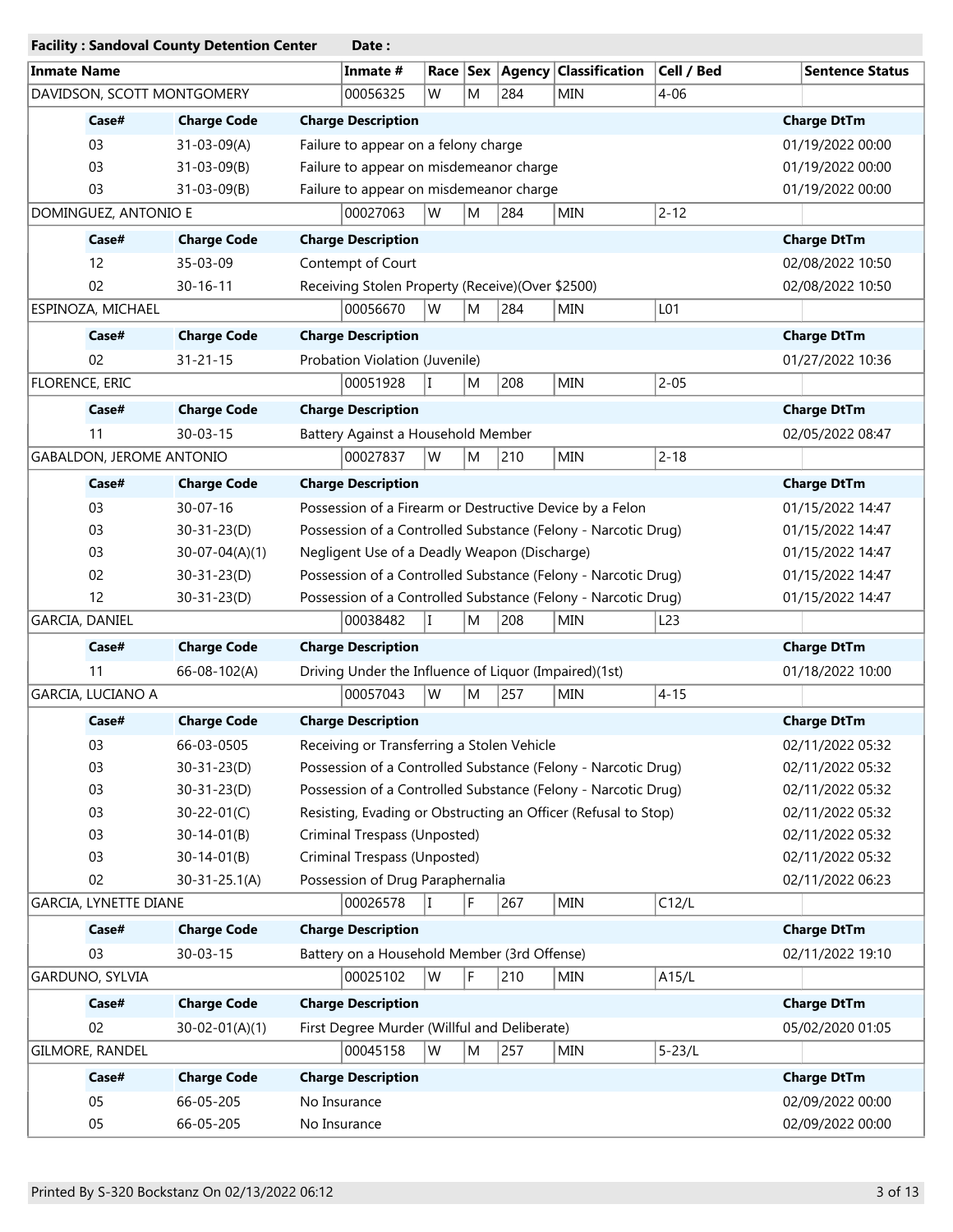|                     |                                     | <b>Facility: Sandoval County Detention Center</b> |         | Date:                                                             |                                                                       |   |                  |                                                               |            |  |                        |
|---------------------|-------------------------------------|---------------------------------------------------|---------|-------------------------------------------------------------------|-----------------------------------------------------------------------|---|------------------|---------------------------------------------------------------|------------|--|------------------------|
| <b>Inmate Name</b>  |                                     |                                                   |         | Inmate #                                                          |                                                                       |   |                  | Race Sex Agency Classification                                | Cell / Bed |  | <b>Sentence Status</b> |
|                     | <b>GLUMACE, ERIC ALLEN</b>          |                                                   |         | 00056013                                                          | W                                                                     | M | 259              | <b>MIN</b>                                                    | $2 - 20/L$ |  |                        |
|                     | Case#                               | <b>Charge Code</b>                                |         | <b>Charge Description</b>                                         |                                                                       |   |                  |                                                               |            |  | <b>Charge DtTm</b>     |
|                     | 03                                  | $30 - 07 - 16$                                    |         |                                                                   |                                                                       |   |                  | Possession of a Firearm or Destructive Device by a Felon      |            |  | 06/15/2021 00:00       |
|                     | 03                                  | $30 - 07 - 16$                                    |         | Possession of a Firearm or Destructive Device by a Felon          |                                                                       |   | 06/15/2021 00:00 |                                                               |            |  |                        |
|                     | 03                                  | $30 - 31 - 23(D)$                                 |         | Possession of a Controlled Substance (Felony - Narcotic Drug)     |                                                                       |   | 06/15/2021 00:00 |                                                               |            |  |                        |
|                     | 03                                  | $30 - 22 - 01(A)$                                 |         | Resisting, Evading or Obstructing an Officer (Service of Process) |                                                                       |   | 06/15/2021 00:00 |                                                               |            |  |                        |
|                     | 03                                  | $30 - 31 - 23(D)$                                 |         | Possession of a Controlled Substance (Felony - Narcotic Drug)     |                                                                       |   | 06/15/2021 00:00 |                                                               |            |  |                        |
|                     | 03                                  | 30-22-05                                          |         | Fourth Degree Felony)                                             | Attempt to Commit a Felony, to wit: Tampering with Evidence (Third or |   | 06/15/2021 00:00 |                                                               |            |  |                        |
|                     | 13                                  | 66-05-229                                         |         | No Proof of Insurance                                             |                                                                       |   |                  |                                                               |            |  | 06/15/2021 00:00       |
|                     | 03                                  | $30 - 16 - 02$                                    |         | Armed Robbery<br>06/15/2021 00:00                                 |                                                                       |   |                  |                                                               |            |  |                        |
|                     | 01                                  | $30 - 16 - 02$                                    | Robbery |                                                                   |                                                                       |   |                  |                                                               |            |  | 06/15/2021 00:00       |
|                     | 13                                  | 30-16-02                                          |         | Armed Robbery                                                     |                                                                       |   |                  |                                                               |            |  | 06/15/2021 00:00       |
|                     | 13                                  | 30-16-02                                          |         | Armed Robbery                                                     |                                                                       |   |                  |                                                               |            |  | 06/15/2021 00:00       |
| <b>GOETZ, JON A</b> |                                     |                                                   |         | 00035202                                                          | W                                                                     | M | 284              | <b>MIN</b>                                                    | $2 - 22/L$ |  | Sentenced              |
|                     | Case#                               | <b>Charge Code</b>                                |         | <b>Charge Description</b>                                         |                                                                       |   |                  |                                                               |            |  | <b>Charge DtTm</b>     |
|                     | 02                                  | $31 - 21 - 15$                                    |         | Probation Violation (Juvenile)                                    |                                                                       |   |                  |                                                               |            |  | 09/22/2021 00:00       |
|                     | 02                                  | $31 - 21 - 15$                                    |         | Probation Violation (Juvenile)                                    |                                                                       |   |                  |                                                               |            |  | 09/22/2021 00:00       |
|                     | GONZALES, CECILIA                   |                                                   |         | 19874                                                             | W                                                                     | F | 284              | <b>MIN</b>                                                    | A14        |  |                        |
|                     | Case#                               | <b>Charge Code</b>                                |         | <b>Charge Description</b>                                         |                                                                       |   |                  |                                                               |            |  | <b>Charge DtTm</b>     |
|                     | 03                                  | $30 - 31 - 23(D)$                                 |         |                                                                   |                                                                       |   |                  | Possession of a Controlled Substance (Felony - Narcotic Drug) |            |  | 01/25/2022 13:12       |
|                     | <b>GONZALES, ROBERTA R</b>          |                                                   |         | 00049665                                                          | W                                                                     | F | 244              | MIN                                                           | CO1/L      |  |                        |
|                     | Case#                               | <b>Charge Code</b>                                |         | <b>Charge Description</b>                                         |                                                                       |   |                  |                                                               |            |  | <b>Charge DtTm</b>     |
|                     | 05                                  | 66-05-205                                         |         | No Insurance                                                      |                                                                       |   |                  |                                                               |            |  | 02/06/2022 20:34       |
|                     | GOODHUE, JOSEPH                     |                                                   |         | 00039677                                                          | W                                                                     | M | 284              | <b>MIN</b>                                                    | $2 - 09$   |  |                        |
|                     | Case#                               | <b>Charge Code</b>                                |         | <b>Charge Description</b>                                         |                                                                       |   |                  |                                                               |            |  | <b>Charge DtTm</b>     |
|                     | 03                                  | 66-03-0505                                        |         | Receiving or Transferring a Stolen Vehicle                        |                                                                       |   |                  |                                                               |            |  | 02/08/2022 11:02       |
|                     | 03                                  | 66-05-002                                         |         | No Driver's License                                               |                                                                       |   |                  |                                                               |            |  | 02/08/2022 00:00       |
|                     | 02                                  | 30-22-01.1                                        |         | Aggravated Fleeing a Law Enforcement Officer                      |                                                                       |   |                  |                                                               |            |  | 02/08/2022 11:05       |
|                     | 02                                  | $30 - 31 - 23(D)$                                 |         |                                                                   |                                                                       |   |                  | Possession of a Controlled Substance (Felony - Narcotic Drug) |            |  | 02/08/2022 11:06       |
|                     | 02                                  | $30 - 31 - 23(D)$                                 |         |                                                                   |                                                                       |   |                  | Possession of a Controlled Substance (Felony - Narcotic Drug) |            |  | 02/08/2022 11:07       |
|                     | <b>GREEN, JORDAN PETERSON</b>       |                                                   |         | 00042893                                                          | W                                                                     | M | 257              | <b>MIN</b>                                                    | $3 - 02$   |  |                        |
|                     | Case#                               | <b>Charge Code</b>                                |         | <b>Charge Description</b>                                         |                                                                       |   |                  |                                                               |            |  | <b>Charge DtTm</b>     |
|                     | 02                                  | $06 - 10 - 52$                                    |         | Failure to comply with specific requirements                      |                                                                       |   |                  |                                                               |            |  | 01/05/2022 18:00       |
|                     | GRIEGO, JENNIFER                    |                                                   |         | 00048075                                                          | W                                                                     | F | 284              | <b>MIN</b>                                                    | A16/L      |  |                        |
|                     | Case#                               | <b>Charge Code</b>                                |         | <b>Charge Description</b>                                         |                                                                       |   |                  |                                                               |            |  | <b>Charge DtTm</b>     |
|                     | 02                                  | $31 - 21 - 15$                                    |         | Probation Violation (Juvenile)                                    |                                                                       |   |                  |                                                               |            |  | 01/31/2022 11:18       |
|                     | <b>GUARDINO Jr, CHARLES VINCENT</b> |                                                   |         | 00033255                                                          | W                                                                     | M | 259              | MIN                                                           | $2 - 08$   |  |                        |
|                     | Case#                               | <b>Charge Code</b>                                |         | <b>Charge Description</b>                                         |                                                                       |   |                  |                                                               |            |  | <b>Charge DtTm</b>     |
|                     | 05                                  | $30 - 15 - 01$                                    |         | Criminal Damage to Property (Over \$1000)                         |                                                                       |   |                  |                                                               |            |  | 02/08/2022 11:45       |
|                     | 05                                  | 31-01-06                                          |         | Failure to appear at time and place stated in citation            |                                                                       |   |                  |                                                               |            |  | 02/08/2022 11:47       |
|                     | HADDIX, CHRISTOPHER                 |                                                   |         | 00055215                                                          | W                                                                     | M | 284              |                                                               | $3 - 10$   |  |                        |
|                     | Case#                               | <b>Charge Code</b>                                |         | <b>Charge Description</b>                                         |                                                                       |   |                  |                                                               |            |  | <b>Charge DtTm</b>     |
|                     | 02                                  | 30-03-03                                          |         | Assault With Intent to Commit a Violent Felony                    |                                                                       |   |                  |                                                               |            |  | 11/16/2020 21:31       |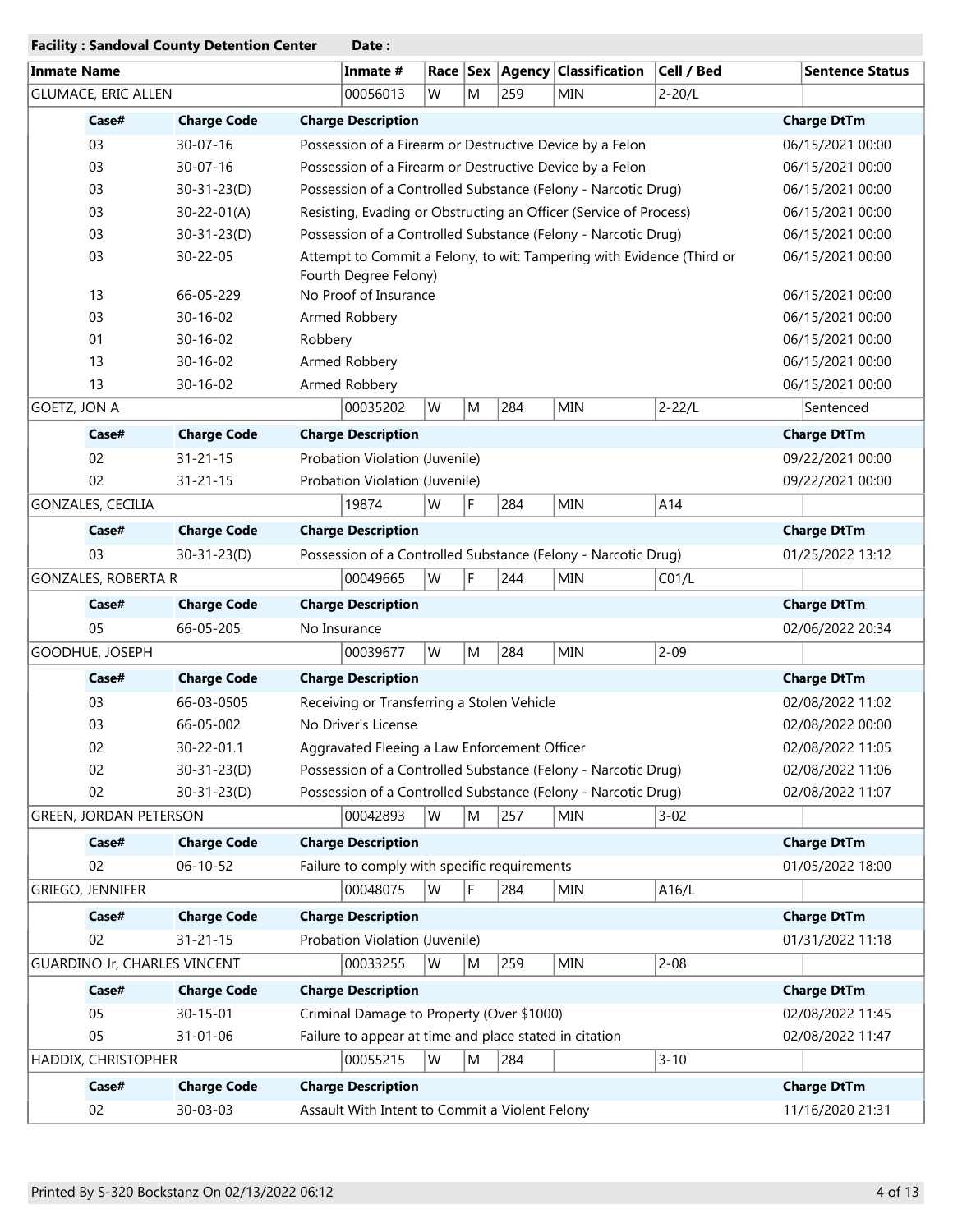|                    |                         |                               | <b>Facility: Sandoval County Detention Center</b> | Date:                                                                       |   |           |     |                                                               |                                                                              |                        |                  |  |  |
|--------------------|-------------------------|-------------------------------|---------------------------------------------------|-----------------------------------------------------------------------------|---|-----------|-----|---------------------------------------------------------------|------------------------------------------------------------------------------|------------------------|------------------|--|--|
| <b>Inmate Name</b> |                         |                               |                                                   | Inmate #                                                                    |   |           |     | Race   Sex   Agency   Classification                          | Cell / Bed                                                                   | <b>Sentence Status</b> |                  |  |  |
|                    | HERRERA, D'ARTAGNAN     |                               |                                                   | 00054284                                                                    | W | M         | 257 | <b>MIN</b>                                                    | $5 - 21/L$                                                                   |                        |                  |  |  |
|                    | Case#                   | <b>Charge Code</b>            |                                                   | <b>Charge Description</b>                                                   |   |           |     |                                                               |                                                                              | <b>Charge DtTm</b>     |                  |  |  |
|                    | 03                      | $30 - 31 - 23(D)$             |                                                   |                                                                             |   |           |     | Possession of a Controlled Substance (Felony - Narcotic Drug) |                                                                              | 02/12/2022 04:09       |                  |  |  |
|                    | 03                      | $30 - 31 - 23(D)$             |                                                   |                                                                             |   |           |     | Possession of a Controlled Substance (Felony - Narcotic Drug) |                                                                              | 02/12/2022 04:09       |                  |  |  |
|                    | HERRERA, JOHNNA LEIGH   |                               |                                                   | 00033849<br>T                                                               |   | F         | 208 | <b>MIN</b>                                                    | <b>B10</b>                                                                   |                        |                  |  |  |
|                    | Case#                   | <b>Charge Code</b>            |                                                   | <b>Charge Description</b>                                                   |   |           |     |                                                               |                                                                              | <b>Charge DtTm</b>     |                  |  |  |
|                    | 11                      | $30 - 03 - 15$                |                                                   | Battery Against a Household Member                                          |   |           |     |                                                               |                                                                              | 02/08/2022 19:43       |                  |  |  |
|                    | HERRERA, ROXANN PAULINE |                               |                                                   | 00036304                                                                    | W | F         | 257 | MIN                                                           | A14                                                                          |                        |                  |  |  |
|                    | Case#                   | <b>Charge Code</b>            |                                                   | <b>Charge Description</b>                                                   |   |           |     |                                                               |                                                                              | <b>Charge DtTm</b>     |                  |  |  |
|                    | 02                      | $30 - 31 - 20(A)(3)$          | offense)                                          | Trafficking controlled substances (possess w/ intent)(narcotic or meth)(1st |   |           |     |                                                               |                                                                              |                        | 01/25/2022 03:07 |  |  |
|                    | 02                      | $30 - 16 - 03(A)$             |                                                   | Attempt to Commit a Felony, to wit: Residential Burglary                    |   |           |     |                                                               |                                                                              |                        | 01/25/2022 03:07 |  |  |
|                    | HOBERMAN, CEASAR        |                               |                                                   | 00054788<br>T                                                               |   | M         | 284 | <b>MIN</b>                                                    | $4 - 17$                                                                     |                        |                  |  |  |
|                    | Case#                   | <b>Charge Code</b>            |                                                   | <b>Charge Description</b>                                                   |   |           |     |                                                               |                                                                              | <b>Charge DtTm</b>     |                  |  |  |
|                    | 02                      | $30 - 31 - 23(D)$             |                                                   |                                                                             |   |           |     | Possession of a Controlled Substance (Felony - Narcotic Drug) |                                                                              | 02/11/2022 05:01       |                  |  |  |
|                    | HOLGUIN, MICHAEL A      |                               |                                                   | 00055200                                                                    | W | M         | 275 | MIN                                                           | $1 - 19/L$                                                                   |                        |                  |  |  |
|                    | Case#                   | <b>Charge Code</b>            |                                                   | <b>Charge Description</b>                                                   |   |           |     |                                                               |                                                                              | <b>Charge DtTm</b>     |                  |  |  |
|                    | 02                      | 30-03-03                      |                                                   | Assault With Intent to Commit a Violent Felony                              |   |           |     |                                                               |                                                                              | 09/17/2021 17:00       |                  |  |  |
|                    | JACKS, CATHERINE E      |                               |                                                   | 00035332                                                                    |   | F         | 208 | MIN                                                           | CO <sub>5</sub>                                                              |                        |                  |  |  |
|                    | Case#                   | <b>Charge Code</b>            |                                                   | <b>Charge Description</b>                                                   |   |           |     |                                                               |                                                                              | <b>Charge DtTm</b>     |                  |  |  |
|                    | 11                      | $30 - 20 - 01(A)$             |                                                   | Disorderly Conduct                                                          |   |           |     |                                                               |                                                                              | 02/12/2022 19:50       |                  |  |  |
|                    | 11                      | $30 - 20 - 01(A)$             |                                                   | Disorderly Conduct                                                          |   |           |     |                                                               |                                                                              | 02/12/2022 19:50       |                  |  |  |
|                    | JAMESON, AUSTIN         |                               |                                                   | 00057050                                                                    | W | M         | 257 | <b>MIN</b>                                                    | $5 - 15/L$                                                                   |                        |                  |  |  |
|                    | Case#                   | <b>Charge Code</b>            |                                                   | <b>Charge Description</b>                                                   |   |           |     |                                                               |                                                                              | <b>Charge DtTm</b>     |                  |  |  |
|                    | 03                      | $66 - 08 - 102(C)(1)$         | above)                                            |                                                                             |   |           |     |                                                               | Driving While Under the Influence of Intoxicating Liquor or Any Drug (.08 or | 02/12/2022 00:27       |                  |  |  |
|                    | 03                      | $30-07-04(A)(2)$              |                                                   |                                                                             |   |           |     |                                                               |                                                                              | 02/12/2022 00:27       |                  |  |  |
|                    | 03                      | 66-07-301                     |                                                   | Speeding (36 and over)                                                      |   |           |     | Negligent Use of a Deadly Weapon (Intoxication)               |                                                                              |                        |                  |  |  |
|                    |                         |                               |                                                   |                                                                             |   |           |     |                                                               |                                                                              | 02/12/2022 00:27       |                  |  |  |
|                    |                         | 00057025<br>I<br>JOE, ANTHONY |                                                   |                                                                             |   |           |     | MIN                                                           | $5 - 03/L$                                                                   |                        |                  |  |  |
|                    | Case#                   | <b>Charge Code</b>            |                                                   | <b>Charge Description</b>                                                   |   | M         | 257 |                                                               |                                                                              | <b>Charge DtTm</b>     |                  |  |  |
|                    | 12                      | 31-01-06                      |                                                   | Failure to appear at time and place stated in citation                      |   |           |     |                                                               |                                                                              | 02/07/2022 20:53       |                  |  |  |
|                    | JOHNSON, BRANDON        |                               |                                                   | 00042376                                                                    | W | M         | 254 | MIN                                                           | $5 - 13$                                                                     |                        |                  |  |  |
|                    | Case#                   | <b>Charge Code</b>            |                                                   | <b>Charge Description</b>                                                   |   |           |     |                                                               |                                                                              | <b>Charge DtTm</b>     |                  |  |  |
|                    | 12                      | $30 - 07 - 16$                |                                                   |                                                                             |   |           |     | Possession of a Firearm or Destructive Device by a Felon      |                                                                              | 02/10/2022 15:00       |                  |  |  |
|                    | JONES, JONALBERT        |                               |                                                   | 00041322                                                                    | B | ${\sf M}$ | 284 | MIN                                                           | $5 - 12/L$                                                                   |                        |                  |  |  |
|                    | Case#                   | <b>Charge Code</b>            |                                                   | <b>Charge Description</b>                                                   |   |           |     |                                                               |                                                                              | <b>Charge DtTm</b>     |                  |  |  |
|                    | 2                       | 66-03-0505                    |                                                   | Receiving or Transferring a Stolen Vehicle                                  |   |           |     |                                                               |                                                                              | 01/25/2022 11:00       |                  |  |  |
|                    | JUSTICE, ASHLEE         |                               |                                                   | 00057049                                                                    | W | M         | 257 | MIN                                                           | $5 - 01/L$                                                                   |                        |                  |  |  |
|                    | Case#                   | <b>Charge Code</b>            |                                                   | <b>Charge Description</b>                                                   |   |           |     |                                                               |                                                                              | <b>Charge DtTm</b>     |                  |  |  |
|                    | 05                      | 66-05-229                     |                                                   | No Proof of Insurance                                                       |   |           |     |                                                               |                                                                              | 02/11/2022 00:00       |                  |  |  |
|                    | <b>KECK, RODNEY</b>     |                               |                                                   | 00049256                                                                    | W | M         | 284 | MIN                                                           | L <sub>16</sub>                                                              |                        |                  |  |  |
|                    | Case#                   | <b>Charge Code</b>            |                                                   | <b>Charge Description</b>                                                   |   |           |     |                                                               |                                                                              | <b>Charge DtTm</b>     |                  |  |  |
|                    | 12                      | 35-03-09                      |                                                   | Contempt of Court                                                           |   |           |     |                                                               |                                                                              | 01/27/2022 00:00       |                  |  |  |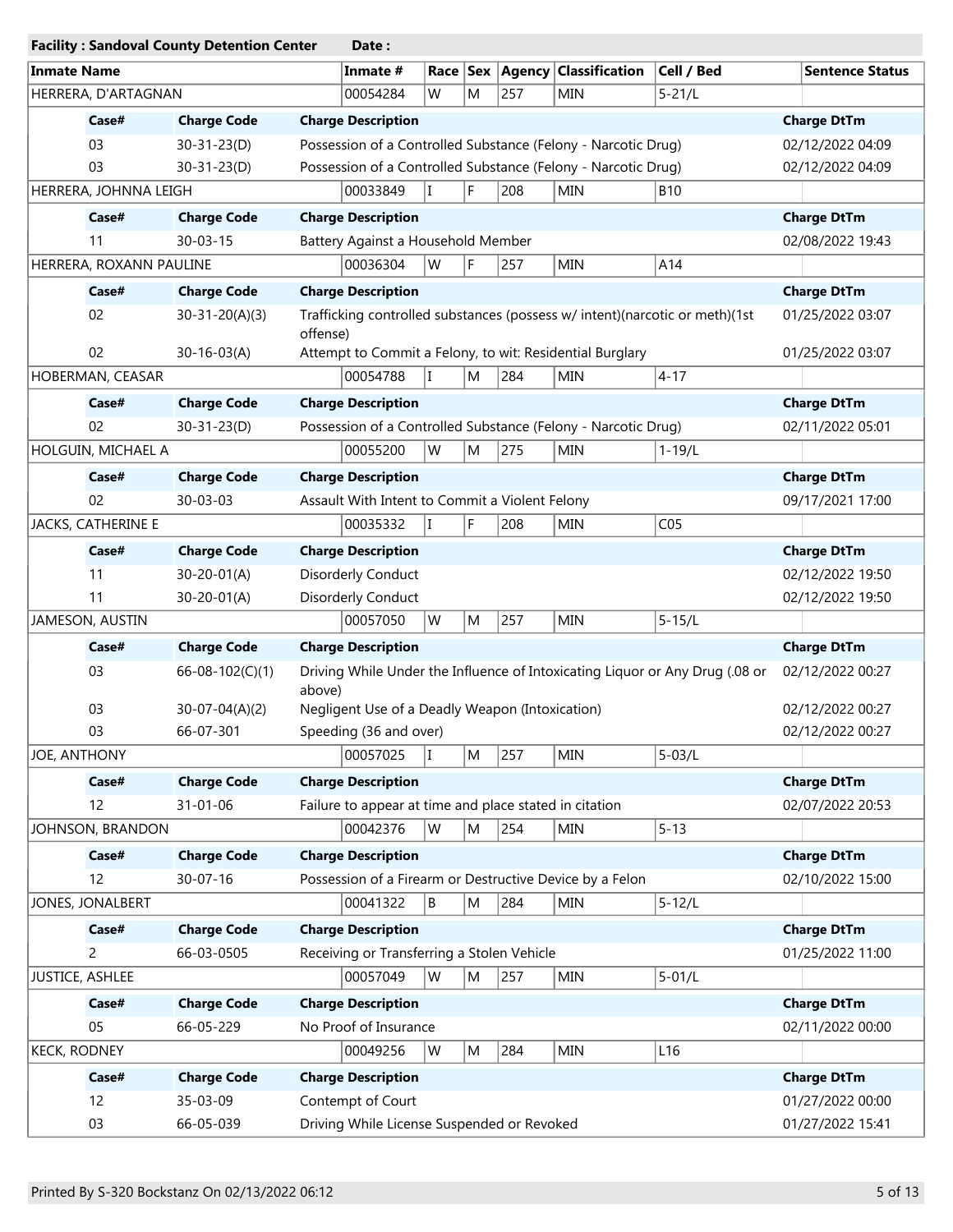|                    |                       | <b>Facility: Sandoval County Detention Center</b> |                                                               | Date:                                                   |    |                  |                  |                                                                        |              |                  |                                      |
|--------------------|-----------------------|---------------------------------------------------|---------------------------------------------------------------|---------------------------------------------------------|----|------------------|------------------|------------------------------------------------------------------------|--------------|------------------|--------------------------------------|
| <b>Inmate Name</b> |                       |                                                   |                                                               | Inmate #                                                |    |                  |                  | Race   Sex   Agency   Classification                                   | Cell / Bed   |                  | <b>Sentence Status</b>               |
| KORN, DONNA        |                       |                                                   |                                                               | 00057048                                                | W  | F.               | 259              | <b>MIN</b>                                                             | C14/L        |                  |                                      |
|                    | Case#                 | <b>Charge Code</b>                                | <b>Charge Description</b>                                     |                                                         |    |                  |                  |                                                                        |              |                  | <b>Charge DtTm</b>                   |
|                    | 03                    | $30 - 03 - 15$                                    | Battery on a Household Member (3rd Offense)                   |                                                         |    |                  |                  |                                                                        |              |                  | 02/11/2022 21:40                     |
|                    | 03                    | 30-03-04                                          | Battery                                                       |                                                         |    |                  |                  |                                                                        |              |                  | 02/11/2022 21:40                     |
|                    | 13                    | $30 - 03 - 15$                                    | Battery on a Household Member (3rd Offense)                   |                                                         |    |                  |                  |                                                                        |              |                  | 02/11/2022 21:40                     |
|                    | KOSKI, JOSHUA BRANDON |                                                   |                                                               | 00052917                                                | W  | M                | 257              | <b>MIN</b>                                                             | $3 - 11$     |                  |                                      |
|                    | Case#                 | <b>Charge Code</b>                                | <b>Charge Description</b>                                     |                                                         |    |                  |                  |                                                                        |              |                  | <b>Charge DtTm</b>                   |
|                    | 02                    | $30 - 31 - 23(D)$                                 |                                                               |                                                         |    |                  |                  | Possession of a Controlled Substance (Felony - Narcotic Drug)          |              | 02/02/2022 16:12 |                                      |
|                    | 03                    | $30 - 31 - 23(D)$                                 |                                                               |                                                         |    |                  |                  | Possession of a Controlled Substance (Felony - Narcotic Drug)          |              | 02/02/2022 16:13 |                                      |
|                    | 03                    | $30 - 15 - 01$                                    |                                                               | Criminal Damage to Property (Under \$1000)              |    |                  |                  |                                                                        |              |                  | 02/02/2022 16:14                     |
|                    | KUBATZKI, MICHELLE    |                                                   |                                                               | 00040978                                                | W  | F                | 257              | MIN                                                                    | <b>B11/L</b> |                  |                                      |
|                    | Case#                 | <b>Charge Code</b>                                | <b>Charge Description</b>                                     |                                                         |    |                  |                  |                                                                        |              |                  | <b>Charge DtTm</b>                   |
|                    | 02                    | 35-03-09                                          | Contempt of Court                                             |                                                         |    |                  |                  |                                                                        |              |                  | 10/16/2021 23:52                     |
|                    | 05                    | 66-05-037                                         | Unlawful Use of Driver's License                              |                                                         |    |                  |                  |                                                                        |              |                  | 10/16/2021 23:52                     |
|                    | 02                    | 35-03-09                                          | Contempt of Court                                             |                                                         |    |                  |                  |                                                                        |              |                  | 10/16/2021 23:52                     |
|                    | 03                    | $30 - 31 - 23(D)$                                 |                                                               |                                                         |    |                  |                  | Possession of a Controlled Substance (Felony - Narcotic Drug)          |              |                  | 10/17/2021 00:00                     |
|                    | 03                    | $30 - 31 - 23(D)$                                 |                                                               |                                                         |    |                  |                  | Possession of a Controlled Substance (Felony - Narcotic Drug)          |              |                  | 10/17/2021 00:00                     |
|                    | 03                    | $30 - 31 - 23(D)$                                 | Possession of a Controlled Substance (Felony - Narcotic Drug) |                                                         |    |                  | 10/17/2021 00:00 |                                                                        |              |                  |                                      |
|                    | 03                    | $30-31-25.1(A)$                                   |                                                               |                                                         |    | 10/17/2021 00:00 |                  |                                                                        |              |                  |                                      |
|                    | 03                    | 30-22-03                                          |                                                               | Possession of Drug Paraphernalia<br>Concealing Identity |    |                  |                  |                                                                        |              |                  | 10/17/2021 00:00                     |
|                    | 03                    | $30-16-10(A)(1)$                                  |                                                               | Forgery (Make or Alter)(Over \$2500)                    |    |                  |                  |                                                                        |              |                  | 10/17/2021 00:00                     |
|                    | 03                    | 66-05-018(A)                                      |                                                               | Altered, Forged or Fictitious License                   |    |                  |                  |                                                                        |              |                  | 10/17/2021 00:00                     |
|                    | LEON, DUANE ALLEN     |                                                   |                                                               | 00042315                                                | ΙT | M                | 259              | <b>MIN</b>                                                             | $4 - 13/L$   |                  |                                      |
|                    | Case#                 | <b>Charge Code</b>                                | <b>Charge Description</b>                                     |                                                         |    |                  |                  |                                                                        |              |                  | <b>Charge DtTm</b>                   |
|                    | 05                    | 66-05-037                                         | Unlawful Use of Driver's License                              |                                                         |    |                  |                  |                                                                        |              |                  | 02/09/2022 10:48                     |
| LOFTIES, DAVID     |                       |                                                   |                                                               | 00026737                                                | W  | M                | 254              | <b>MIN</b>                                                             | $2 - 17$     |                  |                                      |
|                    | Case#                 | <b>Charge Code</b>                                | <b>Charge Description</b>                                     |                                                         |    |                  |                  |                                                                        |              |                  | <b>Charge DtTm</b>                   |
|                    |                       |                                                   |                                                               |                                                         |    |                  |                  |                                                                        |              |                  |                                      |
|                    | 02                    | $06 - 10 - 52$                                    | Failure to comply with specific requirements                  |                                                         |    |                  |                  |                                                                        |              |                  | 09/10/2021 09:34                     |
|                    | 02                    | $31 - 01 - 06$                                    | Aggravated Battery (No Great Bodily Harm)                     |                                                         |    |                  |                  | Failure to appear at time and place stated in citation                 |              |                  | 09/10/2021 09:39                     |
|                    |                       | $30 - 03 - 05(B)$                                 |                                                               |                                                         |    |                  |                  |                                                                        |              |                  | 09/10/2021 09:41<br>09/10/2021 09:42 |
|                    |                       | 40-13-06                                          |                                                               | 00052498                                                |    |                  |                  | Violation of restraining order prohibiting domestic violence           |              |                  |                                      |
| LOPEZ, ANDRES      |                       |                                                   |                                                               |                                                         | W  | M                | 210              | <b>MIN</b>                                                             | $4 - 18$     |                  |                                      |
|                    | Case#                 | <b>Charge Code</b>                                | <b>Charge Description</b>                                     |                                                         |    |                  |                  |                                                                        |              |                  | <b>Charge DtTm</b>                   |
|                    | 02                    | $30 - 31 - 23(D)$                                 |                                                               |                                                         |    |                  |                  | Possession of a Controlled Substance (Felony - Narcotic Drug)          |              |                  | 08/07/2021 20:00                     |
| LORDS, JASON       |                       |                                                   |                                                               | 00052257                                                | W  | M                | 284              | <b>MIN</b>                                                             | $4 - 23$     |                  |                                      |
|                    | Case#                 | <b>Charge Code</b>                                | <b>Charge Description</b>                                     |                                                         |    |                  |                  |                                                                        |              |                  | <b>Charge DtTm</b>                   |
|                    | 02                    | $30 - 16 - 04(A)$                                 | Aggravated Burglary (Deadly Weapon)                           |                                                         |    |                  |                  |                                                                        |              |                  | 02/11/2022 10:59                     |
|                    | LORETTO, DYLAN RAY    |                                                   |                                                               | 00036677                                                |    | M                | 275              | <b>MIN</b>                                                             | $1 - 02/L$   |                  |                                      |
|                    | Case#                 | <b>Charge Code</b>                                | <b>Charge Description</b>                                     |                                                         |    |                  |                  |                                                                        |              |                  | <b>Charge DtTm</b>                   |
|                    | 02                    | 66-08-101(A)                                      | Liquor or Any Drug)                                           |                                                         |    |                  |                  | Homicide by Vehicle (Driving While Under the Influence of Intoxicating |              |                  | 01/19/2022 15:30                     |
|                    | LOVATO, CLOVIS        |                                                   |                                                               | 00038084                                                | I  | M                | 257              | <b>MIN</b>                                                             | $2 - 13$     |                  |                                      |
|                    | Case#                 | <b>Charge Code</b>                                |                                                               | <b>Charge Description</b>                               |    |                  |                  |                                                                        |              |                  | <b>Charge DtTm</b>                   |
|                    |                       | $30 - 16 - 20$                                    | Shoplifting (Over \$500)                                      |                                                         |    |                  |                  |                                                                        |              |                  | 01/25/2022 20:00                     |
|                    | 02                    | $30 - 31 - 23(D)$                                 |                                                               |                                                         |    |                  |                  | Possession of a Controlled Substance (Felony - Narcotic Drug)          |              |                  | 01/26/2022 00:00                     |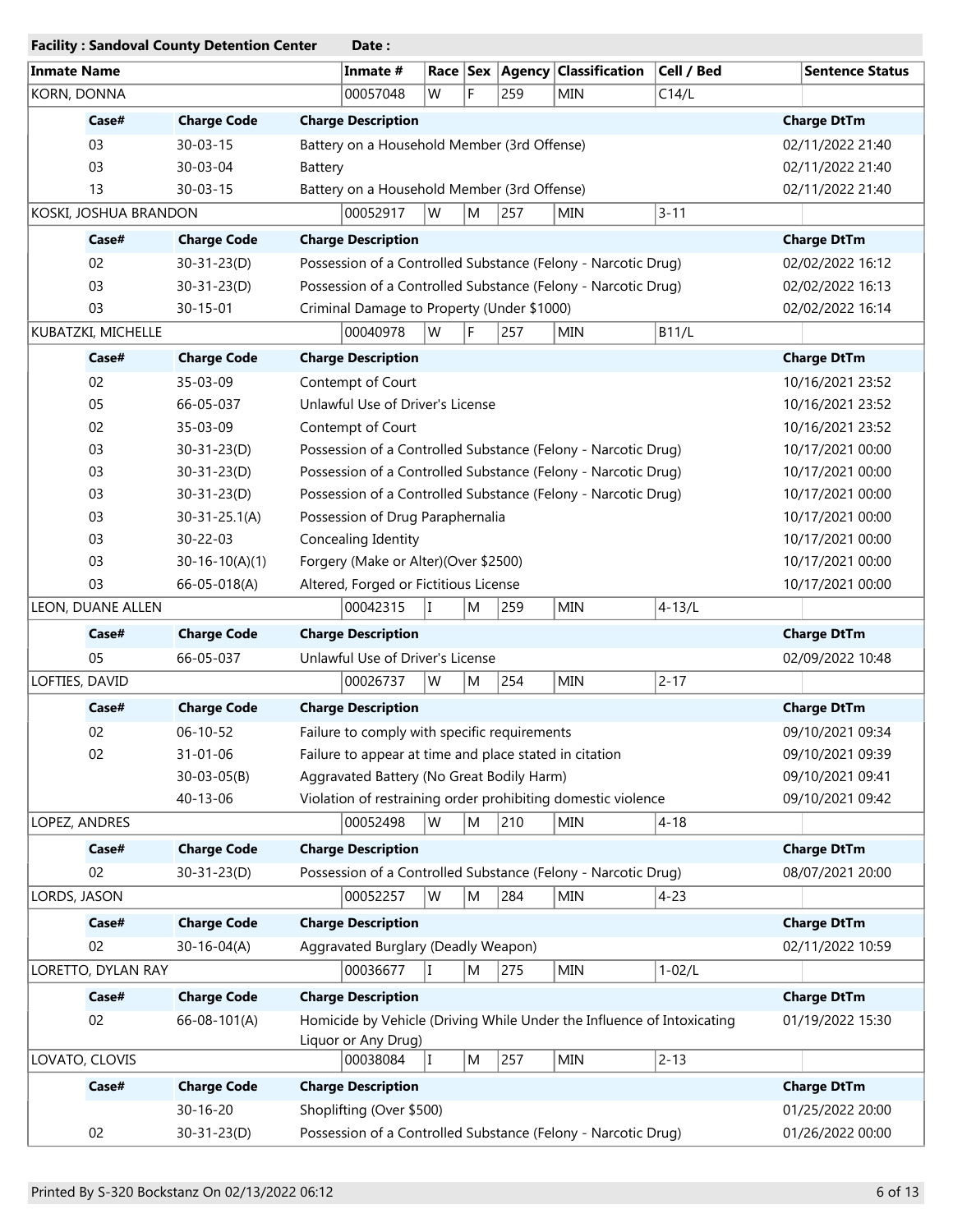| <b>Facility: Sandoval County Detention Center</b> |                    | Date:                                                                   |                        |
|---------------------------------------------------|--------------------|-------------------------------------------------------------------------|------------------------|
| <b>Inmate Name</b>                                |                    | Cell / Bed<br>Inmate #<br>Race Sex Agency Classification                | <b>Sentence Status</b> |
| MADRID, CARLOS                                    |                    | $5 - 02$<br>00048818<br>W<br>M<br>284<br><b>MIN</b>                     |                        |
| Case#                                             | <b>Charge Code</b> | <b>Charge Description</b>                                               | <b>Charge DtTm</b>     |
| 02                                                | $30 - 31 - 23(D)$  | Possession of a Controlled Substance (Felony - Narcotic Drug)           | 02/09/2022 13:43       |
| MAES, GERALD                                      |                    | 284<br>W<br>M<br><b>MIN</b><br>$1 - 03$<br>00046388                     |                        |
| Case#                                             | <b>Charge Code</b> | <b>Charge Description</b>                                               | <b>Charge DtTm</b>     |
| 02                                                | $30-02-01(A)(1)$   | First Degree Murder (Willful and Deliberate)                            | 02/07/2022 12:20       |
| 13                                                | 66-07-301          | Speeding (Over 21 - 25)                                                 | 02/07/2022 12:20       |
| MAESTAS, AARON A                                  |                    | $2 - 01$<br>00030863<br>216<br>MIN<br>W<br>M                            |                        |
| Case#                                             | <b>Charge Code</b> | <b>Charge Description</b>                                               | <b>Charge DtTm</b>     |
| 03                                                | $30 - 22 - 01(B)$  | Resisting, Evading or Obstructing an Officer (Arrest)                   | 01/02/2022 20:13       |
| 02                                                | 30-22-24           | Battery Upon a Peace Officer                                            | 01/02/2022 20:13       |
| MAGDALENO, JOSHUA                                 |                    | 254<br><b>MIN</b><br>$3 - 05$<br>00056664<br>W<br>M                     |                        |
| Case#                                             |                    |                                                                         |                        |
|                                                   | <b>Charge Code</b> | <b>Charge Description</b>                                               | <b>Charge DtTm</b>     |
| 02                                                | $30 - 09 - 13(C)$  | Criminal Sexual Contact of a Minor in the Third Degree (Child Under 13) | 01/27/2022 09:07       |
| MARQUEZ, RACHEL                                   |                    | F<br>257<br><b>MIN</b><br>00038743<br>W<br><b>B06</b>                   |                        |
| Case#                                             | <b>Charge Code</b> | <b>Charge Description</b>                                               | <b>Charge DtTm</b>     |
| 03                                                | $30 - 03 - 15$     | Battery Against a Household Member                                      | 01/24/2022 23:09       |
| 03                                                | $30 - 03 - 15$     | Battery Against a Household Member                                      | 01/24/2022 23:09       |
| MARTINEZ, KRYSTAL                                 |                    | 00042803<br>F<br>284<br><b>MIN</b><br><b>B05</b><br>W                   |                        |
| Case#                                             | <b>Charge Code</b> | <b>Charge Description</b>                                               | <b>Charge DtTm</b>     |
| 02                                                | $30 - 31 - 23(D)$  | Possession of a Controlled Substance (Felony - Narcotic Drug)           | 02/09/2022 13:20       |
| MARTINEZ, LAWRENCE                                |                    | 00057047<br>X<br>284<br>$5 - 09/L$<br>M<br><b>MIN</b>                   |                        |
| Case#                                             | <b>Charge Code</b> | <b>Charge Description</b>                                               | <b>Charge DtTm</b>     |
| 03                                                | 66-08-102(B)       | Driving While Under the Influence of Drugs (5th offense)                | 02/11/2022 21:21       |
| MARTINEZ, LISA A                                  |                    | F<br>259<br>CO8<br>00044094<br>W<br><b>MIN</b>                          |                        |
| Case#                                             | <b>Charge Code</b> | <b>Charge Description</b>                                               | <b>Charge DtTm</b>     |
| 13                                                | 35-03-09           | Contempt of Court                                                       | 02/11/2022 09:59       |
| MCKENNA, LINCOLN                                  |                    | $3 - 16$<br>284<br><b>MIN</b><br>00043677<br>W<br>M                     |                        |
| Case#                                             | <b>Charge Code</b> | <b>Charge Description</b>                                               | <b>Charge DtTm</b>     |
|                                                   |                    |                                                                         |                        |
| 02                                                | 30-22-24           | Battery Upon a Peace Officer<br>T                                       | 09/21/2021 11:25       |
| MELCHOR, MABELINE                                 |                    | 00056709<br>F<br>208<br>MIN<br>C13/L                                    |                        |
| Case#                                             | <b>Charge Code</b> | <b>Charge Description</b>                                               | <b>Charge DtTm</b>     |
| 11                                                | $30 - 06 - 01(B)$  | Abandonment of a Child (No Death or Great Bodily Harm)                  | 02/11/2022 19:25       |
| mendiola, benjamin christ                         |                    | 00028255<br>207<br>$5 - 10/L$<br>W<br>M<br><b>MIN</b>                   |                        |
| Case#                                             | <b>Charge Code</b> | <b>Charge Description</b>                                               | <b>Charge DtTm</b>     |
| 03                                                | $30 - 22 - 01(D)$  | Resisting, Evading or Obstructing an Officer                            | 02/11/2022 13:00       |
| 03                                                | $30 - 20 - 01(A)$  | Disorderly Conduct                                                      | 02/11/2022 13:00       |
| MENDOZA, RUBEN                                    |                    | 00043862<br>W<br>MIN<br>$4 - 16/L$<br>248<br>M                          |                        |
| Case#                                             | <b>Charge Code</b> | <b>Charge Description</b>                                               | <b>Charge DtTm</b>     |
| 03                                                | 30-22-01.1         | Aggravated Fleeing a Law Enforcement Officer                            | 02/09/2022 00:00       |
| 03                                                | $30 - 22 - 01(B)$  | Resisting, Evading or Obstructing an Officer (Arrest)                   | 02/09/2022 00:00       |
| 03                                                | 66-05-039          | Driving While License Suspended or Revoked                              | 02/09/2022 00:00       |
| 13                                                | $30 - 03 - 02(A)$  | Aggravated Assault (Deadly Weapon)                                      | 02/09/2022 01:41       |
| 03                                                | 30-22-01.1         | Aggravated Fleeing a Law Enforcement Officer                            | 02/09/2022 01:41       |
| 13                                                | 30-03-09.2(F)      | Aggravated Battery Upon a Health Care Worker (No Great Bodily Harm)     | 02/09/2022 01:41       |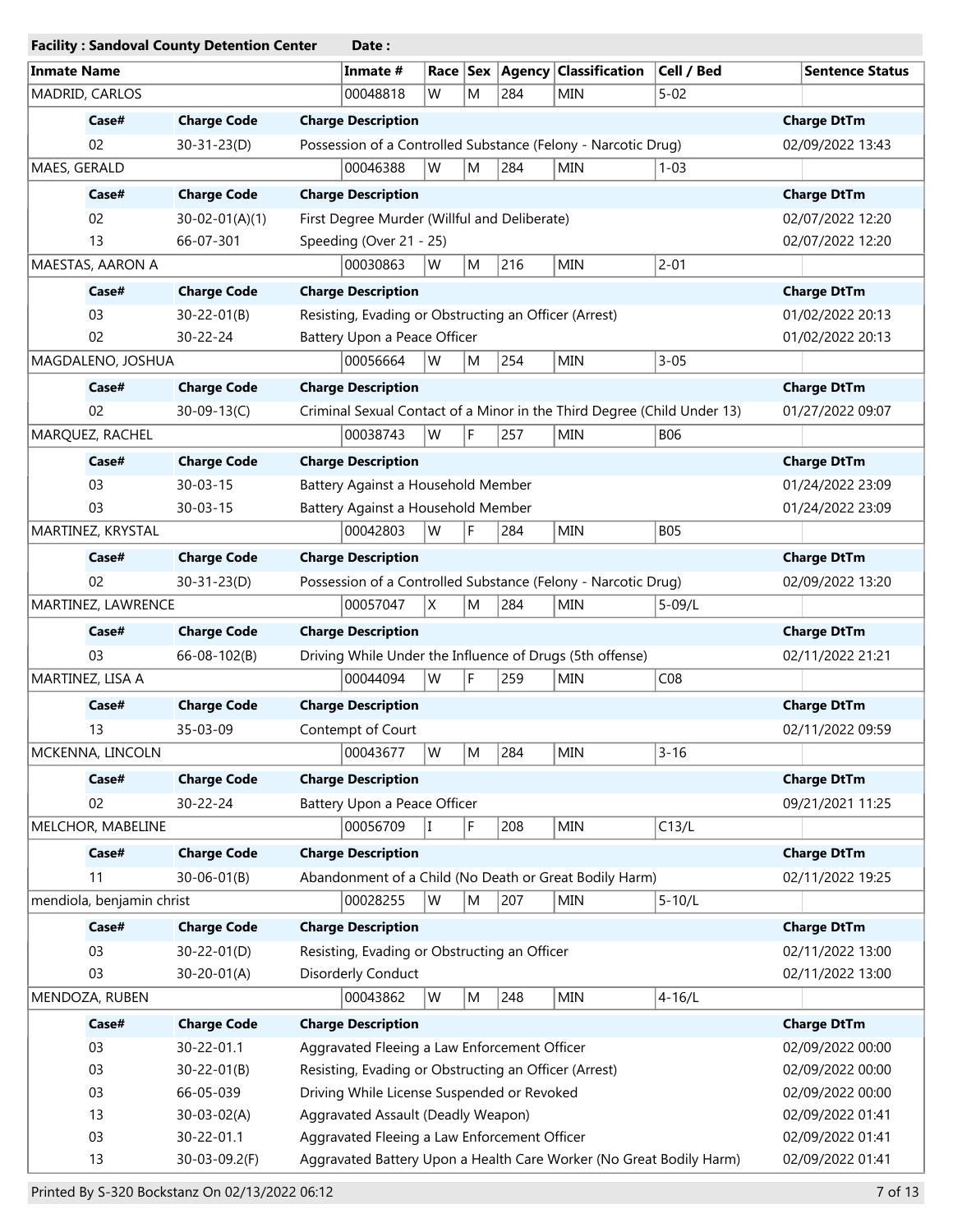|                         | <b>Facility: Sandoval County Detention Center</b> | Date:                                                                                                               |                                      |
|-------------------------|---------------------------------------------------|---------------------------------------------------------------------------------------------------------------------|--------------------------------------|
| <b>Inmate Name</b>      |                                                   | Cell / Bed<br>Inmate #<br>Race   Sex   Agency   Classification                                                      | <b>Sentence Status</b>               |
| MILLER, MARTIN          |                                                   | $3 - 19/L$<br>00041907<br>W<br>M<br>294<br>MIN                                                                      |                                      |
| Case#                   | <b>Charge Code</b>                                | <b>Charge Description</b>                                                                                           | <b>Charge DtTm</b>                   |
| 12                      | 29-11A-4.1                                        | Sex offender failing to comply with nm procedures (notify sheriff of move) ;<br>2nd and subs offense (added 7/1/05) | 10/12/2021 00:00                     |
| 02                      | $30 - 09 - 12(D)$                                 | Criminal Sexual Contact (Misdemeanor)                                                                               | 11/01/2021 00:00                     |
| MIRELES, CHRISTOPHER    |                                                   | W<br>00050740<br>257<br>MIN<br>L21/L<br>M                                                                           |                                      |
| Case#                   | <b>Charge Code</b>                                | <b>Charge Description</b>                                                                                           | <b>Charge DtTm</b>                   |
| 03                      | $66 - 08 - 102(B)$                                | Driving Under the Influence of Drugs (1st)                                                                          | 12/30/2021 11:00                     |
| 03                      | $30 - 31 - 23(D)$                                 | Possession of a Controlled Substance (Felony - Narcotic Drug)                                                       | 12/30/2021 13:00                     |
| 02                      | 30-22-21                                          | Assault Upon a Peace Officer                                                                                        | 12/30/2021 13:00                     |
| MONTANO, SETH           |                                                   | 00042566<br>W<br>259<br><b>MIN</b><br>$1 - 07$<br>M                                                                 |                                      |
| Case#                   | <b>Charge Code</b>                                | <b>Charge Description</b>                                                                                           | <b>Charge DtTm</b>                   |
| 03                      | 30-04-03                                          | False Imprisonment                                                                                                  | 02/01/2022 12:00                     |
| MONTES, AMANDA          |                                                   | F.<br>W<br>284<br><b>MIN</b><br>00048841<br>A16/U                                                                   |                                      |
| Case#                   | <b>Charge Code</b>                                | <b>Charge Description</b>                                                                                           | <b>Charge DtTm</b>                   |
| 02                      | $31 - 21 - 15$                                    | Probation Violation (Juvenile)                                                                                      | 01/31/2022 10:57                     |
| MONTOYA Jr, JACOB       |                                                   | 284<br>MIN<br>$1 - 23$<br>00046281<br>W<br>M                                                                        |                                      |
| Case#                   | <b>Charge Code</b>                                | <b>Charge Description</b>                                                                                           | <b>Charge DtTm</b>                   |
| 02                      | $30 - 16 - 02$                                    | Armed Robbery                                                                                                       | 02/01/2022 07:50                     |
| 12                      | 35-03-09                                          | Contempt of Court                                                                                                   | 02/01/2022 07:50                     |
| MONTOYA, DAVID MARTIN   |                                                   | 257<br>$1 - 16$<br>00025720<br>W<br>M<br>MIN                                                                        |                                      |
| Case#                   | <b>Charge Code</b>                                | <b>Charge Description</b>                                                                                           | <b>Charge DtTm</b>                   |
| 05                      | $30 - 14 - 01(C)$                                 | Criminal Trespass (Public)                                                                                          | 02/01/2022 21:55                     |
| 03                      | $30 - 16 - 02$                                    | Armed Robbery                                                                                                       | 02/01/2022 22:13                     |
| MONTOYA, FRANCIS GODFRY |                                                   | $2 - 06$<br>00026582<br>W<br>207<br>MIN<br>M                                                                        |                                      |
| Case#                   | <b>Charge Code</b>                                | <b>Charge Description</b>                                                                                           |                                      |
|                         |                                                   |                                                                                                                     | <b>Charge DtTm</b>                   |
| 03                      | $30 - 03 - 16(B)$<br>30-04-03                     | Aggravated Battery Against a Household Member (No Great Bodily Harm)<br>False Imprisonment                          | 02/01/2022 21:43<br>02/01/2022 21:44 |
| MONTOYA, LAWRENCE       |                                                   | 00055217<br>284<br>MIN<br>$5 - 19$<br>W<br>M                                                                        |                                      |
| Case#                   | <b>Charge Code</b>                                | <b>Charge Description</b>                                                                                           | <b>Charge DtTm</b>                   |
| 13                      | 35-03-09                                          | Contempt of Court                                                                                                   | 02/08/2022 11:35                     |
| 02                      | $30-31-20(A)(3)$                                  | Trafficking (by Possession with Intent to Distribute)                                                               | 02/08/2022 11:35                     |
| MONTOYA, VICTORIA       |                                                   | F<br>207<br>00051137<br>W<br>MIN<br><b>B07</b>                                                                      |                                      |
| Case#                   | <b>Charge Code</b>                                | <b>Charge Description</b>                                                                                           | <b>Charge DtTm</b>                   |
| 03                      | 66-08-102(D)(1)                                   | Aggravated Driving While Under the Influence of Intoxicating Liquor or Any<br>Drug (.16 or above)                   | 01/23/2022 16:33                     |
| 03                      | 66-07-201(D)                                      | Leaving the Scene of an Accident (No Great Bodily Harm or Death)                                                    | 01/23/2022 16:33                     |
| 02                      | 30-16-26                                          | Theft of Credit Card                                                                                                | 01/24/2022 00:00                     |
| MOQUINO, PATRICK C      |                                                   | 00025160<br>284<br>MIN<br>L17<br>M<br>T                                                                             |                                      |
| Case#                   | <b>Charge Code</b>                                | <b>Charge Description</b>                                                                                           | <b>Charge DtTm</b>                   |
| 03                      | 66-08-102(D)(1)                                   | Aggravated Driving While Under the Influence of Intoxicating Liquor or Any<br>Drug (.16 or above)                   | 01/14/2022 11:58                     |
| 12                      | 66-08-102(D)(1)                                   | Aggravated Driving While Under the Influence of Intoxicating Liquor or Any<br>Drug (.16 or above)                   | 01/14/2022 11:58                     |
| 12                      | 66-08-102(D)(1)                                   | Aggravated Driving While Under the Influence of Intoxicating Liquor or Any<br>Drug (.16 or above)                   | 01/14/2022 11:58                     |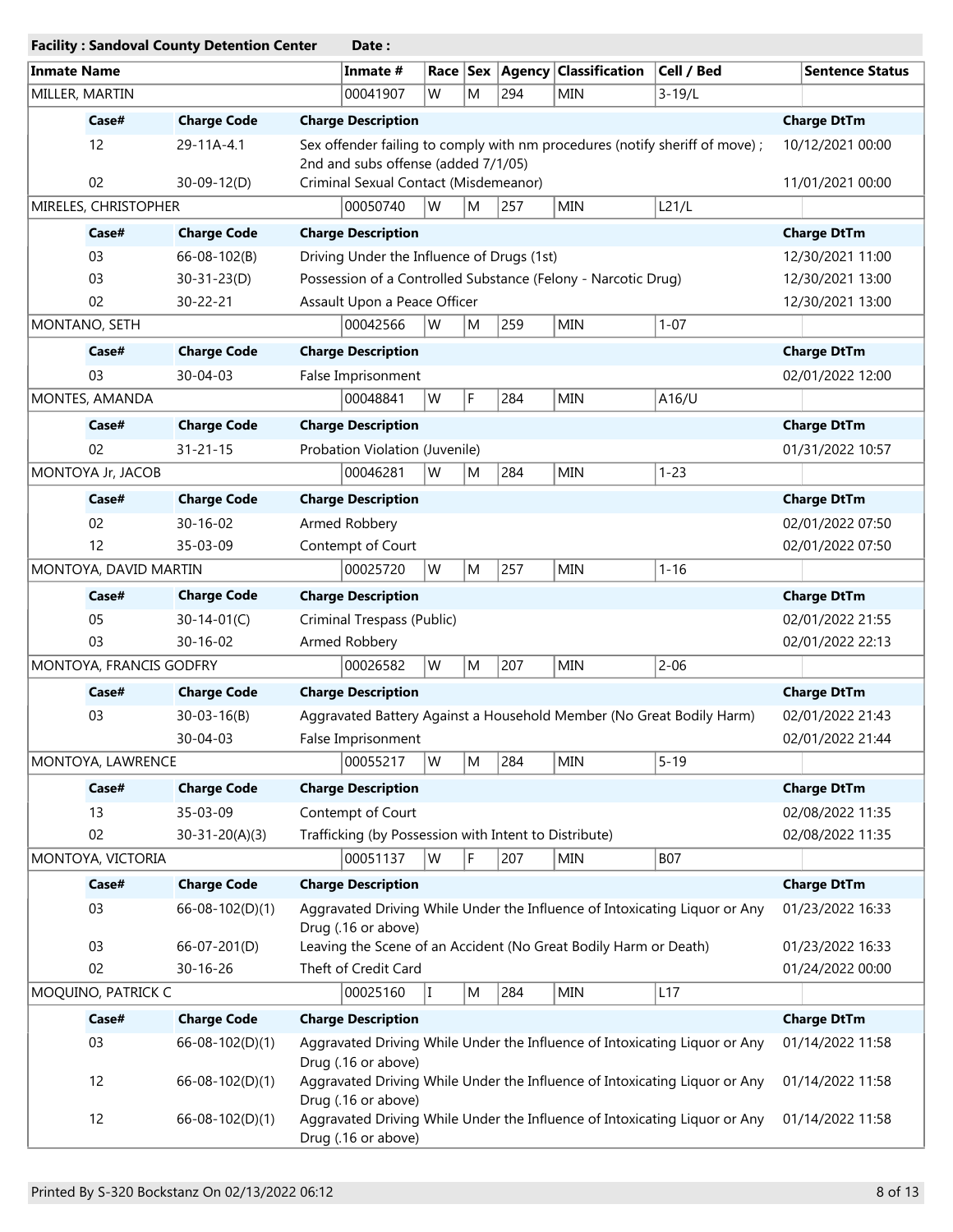|                         | <b>Facility: Sandoval County Detention Center</b> | Date:                                                                           |                        |
|-------------------------|---------------------------------------------------|---------------------------------------------------------------------------------|------------------------|
| <b>Inmate Name</b>      |                                                   | Race   Sex   Agency   Classification<br>Inmate #<br>Cell / Bed                  | <b>Sentence Status</b> |
| MORALES, ANDREW         |                                                   | 00054496<br>W<br>M<br><b>MIN</b><br>$1 - 20/L$                                  |                        |
| Case#                   | <b>Charge Code</b>                                | <b>Charge Description</b>                                                       | <b>Charge DtTm</b>     |
| 02                      | $30 - 03 - 05(C)$                                 | Aggravated Battery (Deadly Weapon)                                              | 04/14/2020 00:00       |
| 02                      | $30 - 22 - 01(A)$                                 | Resisting, Evading or Obstructing an Officer (Service of Process)               | 04/14/2020 00:00       |
| 02                      | $30 - 02 - 01(B)$                                 | Second Degree Murder                                                            | 05/19/2020 00:00       |
| MOWER, DEVIN            |                                                   | 284<br><b>MIN</b><br>$5 - 18$<br>00048996<br>W<br>M                             |                        |
| Case#                   | <b>Charge Code</b>                                | <b>Charge Description</b>                                                       | <b>Charge DtTm</b>     |
| 02                      | 35-03-09                                          | Contempt of Court                                                               | 02/10/2022 11:27       |
| MULLEN, MAX JOSEPH      |                                                   | 00057029<br>W<br>M<br>257<br><b>MIN</b><br>$4 - 01/L$                           |                        |
| Case#                   | <b>Charge Code</b>                                | <b>Charge Description</b>                                                       | <b>Charge DtTm</b>     |
| 05                      | 66-08-113                                         | Reckless Driving                                                                | 02/08/2022 15:45       |
| MUNOZ, ERIC JOEL        |                                                   | 259<br>00042746<br>W<br>M<br><b>MIN</b><br>$2 - 24/L$                           |                        |
| Case#                   | <b>Charge Code</b>                                | <b>Charge Description</b>                                                       | <b>Charge DtTm</b>     |
| 02                      | $30 - 31 - 23(D)$                                 | Possession of a Controlled Substance (Felony - Narcotic Drug)                   | 11/09/2021 00:00       |
|                         | 30-31-23(D)                                       | Possession of a Controlled Substance (Felony - Narcotic Drug)                   | 01/27/2022 13:11       |
| NARANJO, JAMES          |                                                   | 00057046<br>208<br>M<br><b>MIN</b><br>$5 - 20$<br>T                             |                        |
| Case#                   | <b>Charge Code</b>                                | <b>Charge Description</b>                                                       | <b>Charge DtTm</b>     |
| 11                      | 30-03-04                                          | Battery                                                                         | 02/11/2022 20:30       |
| OLGUIN-SALAIZ, CARLOS   |                                                   | $1 - 15/L$<br>W<br>M<br>284<br><b>MIN</b><br>00056249                           |                        |
|                         |                                                   |                                                                                 |                        |
| Case#                   | <b>Charge Code</b>                                | <b>Charge Description</b>                                                       | <b>Charge DtTm</b>     |
| 02                      | $30 - 02 - 01(A)(1)$                              | First Degree Murder (Willful and Deliberate)                                    | 07/29/2021 00:00       |
| ORNALES, SABRINA        |                                                   | F<br>275<br>00027747<br>W<br>MIN<br>C <sub>06</sub>                             |                        |
| Case#                   | <b>Charge Code</b>                                | <b>Charge Description</b>                                                       | <b>Charge DtTm</b>     |
| 02                      | $30 - 31 - 23(D)$                                 | Possession of a Controlled Substance (Felony - Narcotic Drug)                   | 02/11/2022 17:43       |
| PANAGAKIS, KRISTOPHER W |                                                   | 00035675<br>W<br>284<br>M<br>$3 - 12/L$                                         |                        |
| Case#                   | <b>Charge Code</b>                                | <b>Charge Description</b>                                                       | <b>Charge DtTm</b>     |
| 02                      | $30 - 03 - 13(A)(1)$                              | Aggravated Assault Against a Household Member (Deadly Weapon)                   | 04/01/2021 23:49       |
| 12                      | 40-13-06                                          | Violation of restraining order prohibiting domestic violence                    | 04/01/2021 00:00       |
| 12                      | $30 - 03 - 01(A)$                                 | Assault (Battery)                                                               | 04/02/2021 00:00       |
| 12                      | $30 - 03 - 16(C)$                                 | Aggravated Battery Against a Household Member (Great Bodily Harm)               | 04/28/2021 00:00       |
| 03                      | 30-22-24                                          | Battery Upon a Peace Officer                                                    | 03/04/2021 12:58       |
| PEREA, ALBERT           |                                                   | 00033852<br>284<br>MIN<br>$4 - 07/L$<br>W<br>M                                  |                        |
| Case#                   | <b>Charge Code</b>                                | <b>Charge Description</b>                                                       | <b>Charge DtTm</b>     |
| 03                      | $30 - 31 - 23(D)$                                 | Possession of a Controlled Substance (Felony - Narcotic Drug)                   | 02/13/2022 02:30       |
| PEREA, DANIEL           |                                                   | 00035986<br>W<br>M<br>284<br>MIN<br>$4 - 22$                                    |                        |
| Case#                   | <b>Charge Code</b>                                | <b>Charge Description</b>                                                       | <b>Charge DtTm</b>     |
| 02                      | 66-03-0505                                        | Receiving or Transferring a Stolen Vehicle                                      | 02/10/2022 11:25       |
| PEREZ, ASHLEY           |                                                   | 254<br><b>MIN</b><br><b>B03</b><br>00053954<br>W<br>F                           |                        |
| Case#                   | <b>Charge Code</b>                                | <b>Charge Description</b>                                                       | <b>Charge DtTm</b>     |
| 02                      | $30-31-20(A)(2)$                                  | Trafficking (by Distribution)                                                   | 02/07/2022 18:10       |
| PEREZ, GENEVA r         |                                                   | F<br>254<br>A11<br>00045096<br>W<br><b>MIN</b>                                  |                        |
|                         |                                                   |                                                                                 |                        |
| Case#                   | <b>Charge Code</b>                                | <b>Charge Description</b>                                                       | <b>Charge DtTm</b>     |
| 02                      | $30-31-20(A)(2)$                                  | Trafficking controlled substances (distribution)(narcotic or meth)(1st offense) | 02/01/2022 14:20       |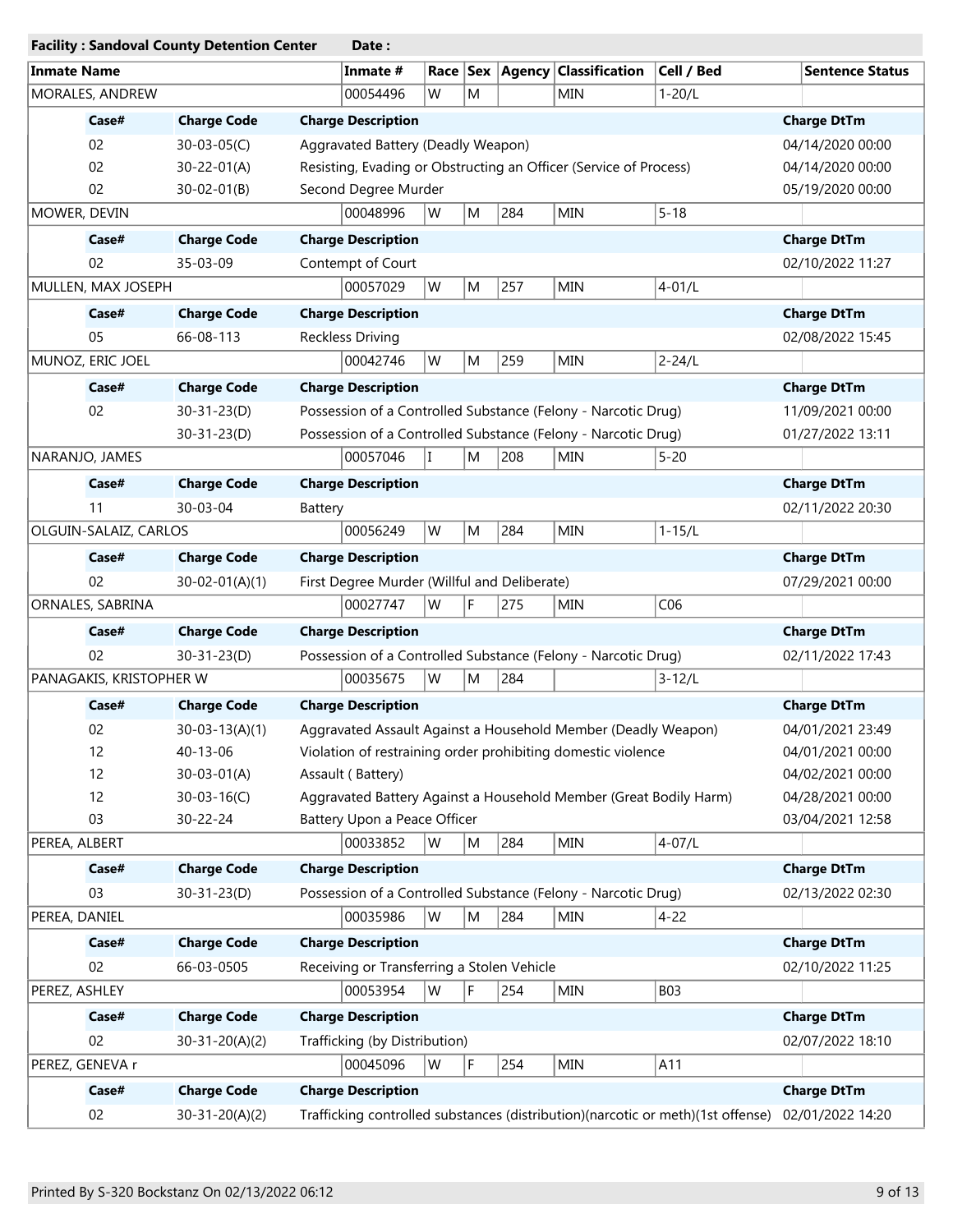|                              | <b>Facility: Sandoval County Detention Center</b> | Date:                                                                               |                                      |
|------------------------------|---------------------------------------------------|-------------------------------------------------------------------------------------|--------------------------------------|
| <b>Inmate Name</b>           |                                                   | Cell / Bed<br>Inmate #<br>Race Sex<br>$ $ Agency $ $<br><b>Classification</b>       | <b>Sentence Status</b>               |
| QUINTANA, JOSEPH I           |                                                   | 00031561<br>W<br>M<br>284<br>L14/L<br>MIN                                           |                                      |
| Case#                        | <b>Charge Code</b>                                | <b>Charge Description</b>                                                           | <b>Charge DtTm</b>                   |
| 02                           | $30 - 15 - 01$                                    | Criminal Damage to Property (Over \$1000)                                           | 02/01/2022 07:50                     |
| RAEL, ALFRED                 |                                                   | W<br>00049613<br>284<br><b>MIN</b><br>$3 - 18$<br>M                                 |                                      |
| Case#                        | <b>Charge Code</b>                                | <b>Charge Description</b>                                                           | <b>Charge DtTm</b>                   |
| 02                           | $30 - 16 - 03(B)$                                 | Burglary of a Vehicle                                                               | 01/21/2022 09:29                     |
| RAFAEL, OLIVER RON           |                                                   | 216<br>00031710<br>$\mathbf{I}$<br>M<br>MIN<br>L12/L                                |                                      |
| Case#                        | <b>Charge Code</b>                                | <b>Charge Description</b>                                                           | <b>Charge DtTm</b>                   |
| 04                           | $30 - 20 - 01(A)$                                 | Disorderly Conduct                                                                  | 01/29/2022 19:41                     |
| 08                           | $31 - 01 - 06$                                    | Failure to appear at time and place stated in citation                              | 01/29/2022 19:41                     |
| RASCON-TERRAZAS, Julio Cesar |                                                   | 00054934<br>W<br>M<br>218<br><b>MIN</b><br>$3 - 06$                                 |                                      |
| Case#                        | <b>Charge Code</b>                                | <b>Charge Description</b>                                                           | <b>Charge DtTm</b>                   |
| 02                           | $30 - 02 - 01(B)$                                 | Second Degree Murder                                                                | 01/27/2022 13:46                     |
| 01                           | 30-07-16                                          | Possession of a Firearm or Destructive Device by a Felon                            | 01/27/2022 14:00                     |
| RAY, JOEL                    |                                                   | 00056659<br>W<br>M<br>213<br>$3 - 08/L$<br><b>MIN</b>                               |                                      |
| Case#                        | <b>Charge Code</b>                                | <b>Charge Description</b>                                                           | <b>Charge DtTm</b>                   |
| 03                           | $30 - 02 - 01(A)(1)$                              | First Degree Murder (Willful and Deliberate)                                        | 10/31/2021 03:20                     |
| RISINGER, TRACE R            |                                                   | W<br>284<br>$2 - 11$<br>00032711<br>M<br><b>MIN</b>                                 |                                      |
| Case#                        | <b>Charge Code</b>                                | <b>Charge Description</b>                                                           | <b>Charge DtTm</b>                   |
| 02                           | $31 - 01 - 06$                                    | Failure to appear at time and place stated in citation                              | 01/21/2022 09:24                     |
| 02                           | $31 - 01 - 06$                                    | Failure to appear at time and place stated in citation                              | 01/21/2022 09:24                     |
| 03                           | $30 - 31 - 23(D)$                                 | Possession of a Controlled Substance (Felony - Narcotic Drug)                       | 01/21/2022 09:24                     |
| RIVAS, ANDREW                |                                                   | 00055567<br>W<br>M<br>207<br>$2 - 23$<br>MIN                                        |                                      |
| Case#                        | <b>Charge Code</b>                                | <b>Charge Description</b>                                                           | <b>Charge DtTm</b>                   |
| 02                           | 30-22-24                                          | Battery Upon a Peace Officer                                                        | 01/21/2022 00:29                     |
| ROBERTSON, JASON B           |                                                   | 00036570<br>W<br>254<br><b>MIN</b><br>L <sub>05</sub><br>M                          |                                      |
| Case#                        | <b>Charge Code</b>                                | <b>Charge Description</b>                                                           | <b>Charge DtTm</b>                   |
| 02                           | $30 - 31 - 23(D)$                                 | Possession of a Controlled Substance (Felony - Narcotic Drug)                       | 02/02/2022 08:00                     |
| ROBINSON, MELVIN L           |                                                   | 00057052<br>${\sf M}$<br>257<br>B<br>MIN<br>$5 - 08$                                |                                      |
| Case#                        | <b>Charge Code</b>                                | <b>Charge Description</b>                                                           | <b>Charge DtTm</b>                   |
| 12                           | $30 - 31 - 23(D)$                                 | Possession of a Controlled Substance (Felony - Narcotic Drug)                       | 02/12/2022 02:44                     |
| 12                           | $30 - 31 - 23(D)$                                 | Possession of a Controlled Substance (Felony - Narcotic Drug)                       | 02/12/2022 02:44                     |
| 12                           | 30-22-24                                          | Battery Upon a Peace Officer                                                        | 02/12/2022 02:44                     |
| RODRIQUEZ, EDWIN             |                                                   | $5 - 22/L$<br>00044612<br>W<br>259<br>MIN<br>M                                      |                                      |
| Case#                        | <b>Charge Code</b>                                | <b>Charge Description</b>                                                           | <b>Charge DtTm</b>                   |
| 03                           |                                                   |                                                                                     |                                      |
| 03                           | $30 - 03 - 13(A)(1)$<br>30-04-03                  | Aggravated Assault Against a Household Member (Deadly Weapon)<br>False Imprisonment | 02/12/2022 11:20<br>02/12/2022 11:20 |
| 03                           | $30 - 03 - 15$                                    | Battery Against a Household Member                                                  | 02/12/2022 11:20                     |
| 03                           | $30 - 12 - 01$                                    | Interference with Communications                                                    | 02/12/2022 11:20                     |
| ROY, VALANDA                 |                                                   | 00030866<br>W<br>F<br>257<br>MIN<br>B08/L                                           |                                      |
|                              |                                                   |                                                                                     |                                      |
| Case#                        | <b>Charge Code</b>                                | <b>Charge Description</b>                                                           | <b>Charge DtTm</b>                   |
| 03<br>03                     | $30 - 31 - 23(C)$<br>66-05-039                    | Possession of a Controlled Substance (Misdemeanor)                                  | 01/05/2022 14:05                     |
|                              |                                                   | Driving While License Suspended or Revoked                                          | 01/05/2022 14:05                     |
| 03<br>02                     | 30-16-20                                          | to Commit Shoplifting (Over \$500)                                                  | 01/05/2022 18:42                     |
|                              | $30 - 31 - 23(D)$                                 | Possession of a Controlled Substance (Felony - Narcotic Drug)                       | 01/06/2022 08:46                     |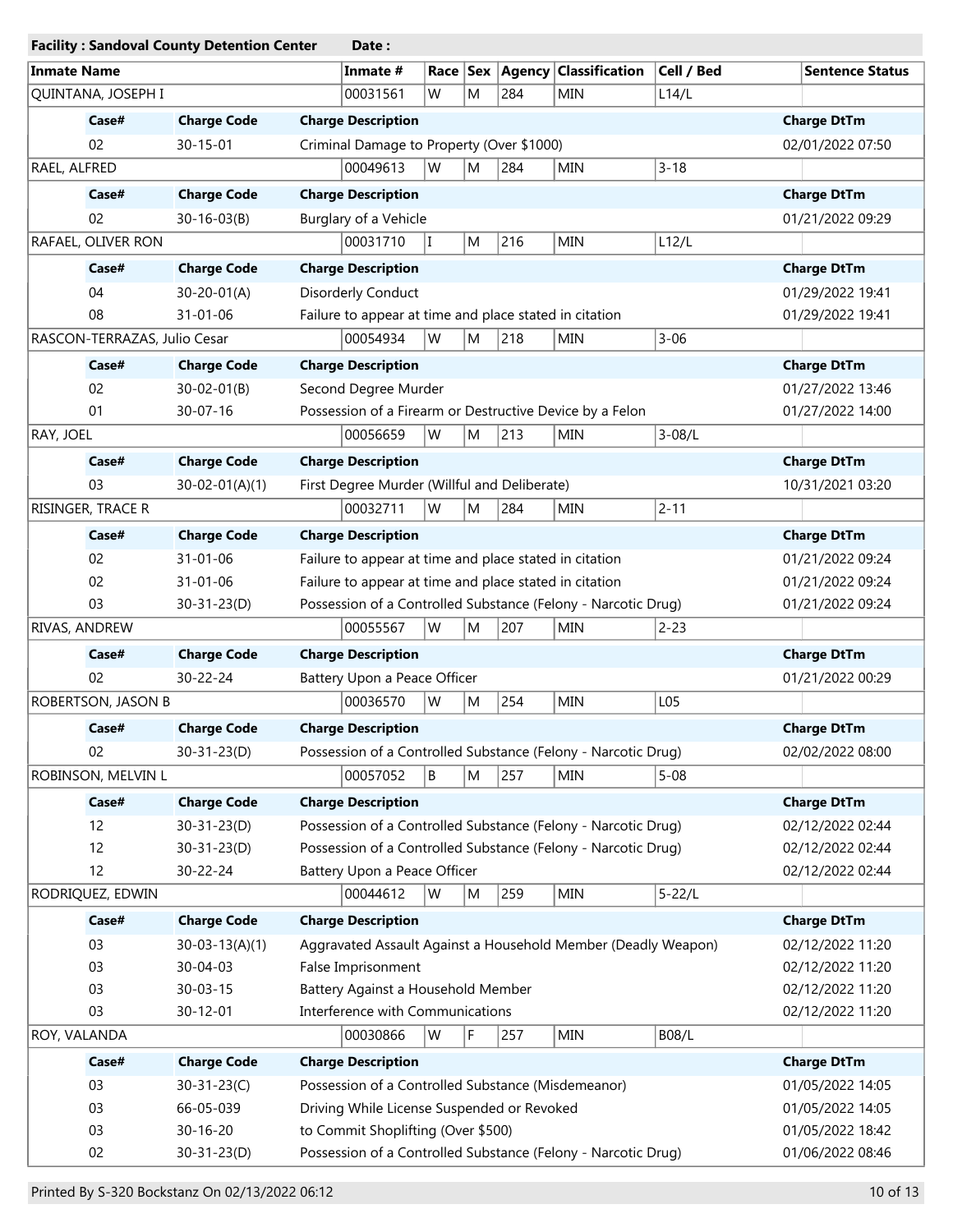| <b>Facility: Sandoval County Detention Center</b> |                       | Date:                                                                                                |                        |
|---------------------------------------------------|-----------------------|------------------------------------------------------------------------------------------------------|------------------------|
| <b>Inmate Name</b>                                |                       | Race Sex Agency Classification<br>Cell / Bed<br>Inmate #                                             | <b>Sentence Status</b> |
| SAAVEDRA, CAMILLE                                 |                       | F<br>00054359<br>208<br><b>B14</b><br><b>MIN</b>                                                     |                        |
| Case#                                             | <b>Charge Code</b>    | <b>Charge Description</b>                                                                            | <b>Charge DtTm</b>     |
| 11                                                | $31 - 21 - 15$        | Probation Violation (Juvenile)                                                                       | 01/31/2022 16:12       |
| SAENZ, ERNEST                                     |                       | 257<br>00050088<br>W<br><b>MIN</b><br>$1 - 01$<br>M                                                  |                        |
| Case#                                             | <b>Charge Code</b>    | <b>Charge Description</b>                                                                            | <b>Charge DtTm</b>     |
|                                                   | 30-22-24              | Battery Upon a Peace Officer                                                                         | 01/17/2022 22:20       |
|                                                   | $30 - 22 - 22(A)(1)$  | Aggravated Assault Upon a Peace Officer (Deadly Weapon)                                              | 01/17/2022 22:20       |
| SALA, DICKSON                                     |                       | 00057041<br>II.<br>M<br>248<br><b>MIN</b><br>$4 - 08/L$                                              |                        |
| Case#                                             | <b>Charge Code</b>    | <b>Charge Description</b>                                                                            | <b>Charge DtTm</b>     |
| 03                                                | $66 - 08 - 102(D)(1)$ | Aggravated Driving While Under the Influence of Intoxicating Liquor or Any                           | 02/11/2022 00:00       |
|                                                   |                       | Drug (.16 or above)                                                                                  |                        |
| 03                                                | 66-07-317             | Failure to Maintain Traffic Lane                                                                     | 02/11/2022 00:00       |
| 03                                                | 66-08-138(B)          | Open Container (Possession)                                                                          | 02/11/2022 00:00       |
| 03                                                | 66-07-206             | Failure to Give Immediate Notice of Accidents                                                        | 02/11/2022 00:00       |
| SALAS, AARON ANTHONY                              |                       | 00034669<br>W<br>210<br>$1 - 21/L$<br>M<br><b>MIN</b>                                                |                        |
| Case#                                             | <b>Charge Code</b>    | <b>Charge Description</b>                                                                            | <b>Charge DtTm</b>     |
| 02                                                | $30 - 31 - 23(D)$     | Possession of a Controlled Substance (Felony - Narcotic Drug)                                        | 03/05/2021 00:00       |
| 02                                                | $30 - 03 - 05(C)$     | Aggravated Battery (Deadly Weapon)                                                                   | 08/12/2021 00:00       |
| 02                                                | $30 - 03 - 13(A)(1)$  | Aggravated Assault Against a Household Member (Deadly Weapon)                                        | 01/15/2021 00:00       |
| 03                                                | $30 - 03 - 02(A)$     | Aggravated Assault (Deadly Weapon)                                                                   | 01/15/2021 00:00       |
| 03                                                | $30 - 06 - 01(D)$     | Child Abuse - Intentional (No Death or Great Bodily Harm)                                            | 01/15/2021 00:00       |
| 03                                                | $30 - 06 - 01(D)$     | Child Abuse - Intentional (No Death or Great Bodily Harm)                                            | 01/15/2021 00:00       |
| 03                                                | $30 - 03 - 18(A)$     | Criminal Damage to the Property of a Household Member (Over \$1,000)                                 | 01/15/2021 00:00       |
| 02                                                | $30 - 03 - 02(A)$     | Aggravated Assault (Deadly Weapon)                                                                   | 01/21/2021 16:08       |
| SALAS, MAXWELL E                                  |                       | W<br>$1 - 17/L$<br>00041880<br>210<br><b>MIN</b><br>M                                                |                        |
| Case#                                             | <b>Charge Code</b>    | <b>Charge Description</b>                                                                            | <b>Charge DtTm</b>     |
| 03                                                | 66-08-102(C)(1)       | Driving While Under the Influence of Intoxicating Liquor or Any Drug (.08 or<br>above)               | 11/07/2021 10:45       |
| 03                                                | 66-08-102(C)          | Driving Under the Influence of Liquor (.08) (2nd)                                                    | 11/07/2021 10:45       |
| 03                                                | 66-08-102(C)          | Driving Under the Influence of Liquor (.08) (2nd)                                                    | 11/07/2021 10:45       |
| SANCHEZ, ALICIA MARIE                             |                       | 00038943<br>W<br><b>MIN</b><br>A03<br>F.                                                             | Sentenced              |
| Case#                                             | <b>Charge Code</b>    | <b>Charge Description</b>                                                                            | <b>Charge DtTm</b>     |
| 02                                                | 30-03-04              | Battery                                                                                              | 04/15/2021 13:15       |
| SANCHEZ, FELIZ I                                  |                       | F<br>00040644<br>W<br>284<br>MIN<br><b>B09</b>                                                       |                        |
| Case#                                             | <b>Charge Code</b>    | <b>Charge Description</b>                                                                            | <b>Charge DtTm</b>     |
| 03                                                | $30 - 31 - 23(D)$     | Attempt to Commit a Felony, to wit: Possession of a Controlled Substance<br>(Felony - Narcotic Drug) | 01/20/2022 10:47       |
| SANCHEZ, JEREMY DAVIS                             |                       | 208<br>$5 - 04/L$<br>00025799<br>M<br>MIN<br>H.                                                      |                        |
| Case#                                             | <b>Charge Code</b>    | <b>Charge Description</b>                                                                            | <b>Charge DtTm</b>     |
| 11                                                | 66-08-102(D)(1)       | Aggravated Driving While Under the Influence of Intoxicating Liquor or Any<br>Drug (.16 or above)    | 02/12/2022 19:00       |
| SANCHEZ, LEON                                     |                       | 208<br>$5 - 24/L$<br>00057055<br>I.<br>M<br><b>MIN</b>                                               |                        |
| Case#                                             | <b>Charge Code</b>    | <b>Charge Description</b>                                                                            | <b>Charge DtTm</b>     |
| 11                                                | $30 - 20 - 01(A)$     | Disorderly Conduct                                                                                   | 02/12/2022 20:40       |
| SANDOVAL, ALVINO                                  |                       | 00057039<br>$5 - 07/L$<br>II.<br>208<br>MIN<br>M                                                     |                        |
| Case#                                             | <b>Charge Code</b>    | <b>Charge Description</b>                                                                            | <b>Charge DtTm</b>     |
| 11                                                | 66-08-102(A)          | Driving Under the Influence of Liquor (Impaired)(1st)                                                | 02/10/2022 15:15       |
|                                                   |                       |                                                                                                      |                        |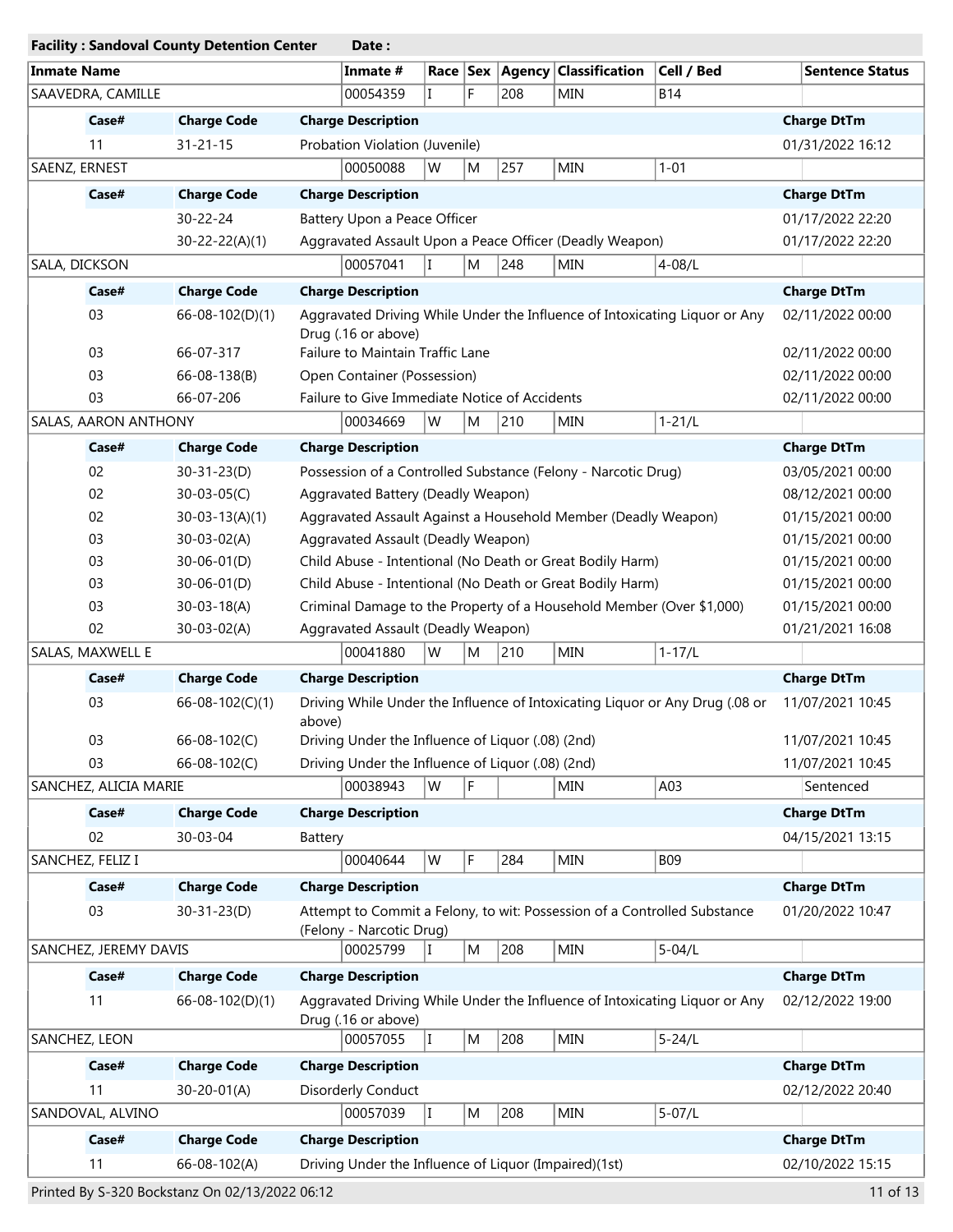| <b>Facility: Sandoval County Detention Center</b> |                                      | Date:                                                                                             |                        |
|---------------------------------------------------|--------------------------------------|---------------------------------------------------------------------------------------------------|------------------------|
| <b>Inmate Name</b>                                |                                      | Inmate #<br>Race Sex Agency Classification<br>Cell / Bed                                          | <b>Sentence Status</b> |
| SANJUAN, ELIZABETH                                |                                      | F<br>CO <sub>3</sub><br>00055653<br>W<br><b>MIN</b>                                               |                        |
| Case#                                             | <b>Charge Code</b>                   | <b>Charge Description</b>                                                                         | <b>Charge DtTm</b>     |
| 02                                                | $66 - 08 - 102(D)(1)$                | Aggravated Driving While Under the Influence of Intoxicating Liquor or Any                        | 01/11/2022 12:04       |
|                                                   |                                      | Drug (.16 or above)                                                                               |                        |
| SCHIRMER, NELLIE                                  |                                      | 00049929<br>F<br>CO7/L<br>$\mathsf{I}$<br>257<br><b>MIN</b>                                       |                        |
| Case#                                             | <b>Charge Code</b>                   | <b>Charge Description</b>                                                                         | <b>Charge DtTm</b>     |
| 13                                                | $30 - 16 - 03(B)$                    | Burglary of a Vehicle                                                                             | 02/08/2022 15:08       |
| 05                                                | $31 - 03 - 09(B)$                    | Failure to appear on misdemeanor charge                                                           | 02/08/2022 15:12       |
| 05                                                | $31 - 03 - 09(B)$                    | Failure to appear on misdemeanor charge                                                           | 02/08/2022 15:13       |
| SHIJE, AURELIA                                    |                                      | F<br>00056234<br><b>MIN</b><br>A12/L<br>T                                                         |                        |
| Case#                                             | <b>Charge Code</b>                   | <b>Charge Description</b>                                                                         | <b>Charge DtTm</b>     |
| 11                                                | $06 - 10 - 52$                       | Failure to comply with specific requirements                                                      | 12/16/2021 12:00       |
| SISNEROS, NOAH                                    |                                      | 00055867<br>W<br>257<br>$ 4 - 11 $<br>M<br>MIN                                                    |                        |
| Case#                                             | <b>Charge Code</b>                   | <b>Charge Description</b>                                                                         | <b>Charge DtTm</b>     |
| 03                                                | 30-22-03                             | Concealing Identity                                                                               | 09/10/2021 00:00       |
| 02                                                | $30-02-01(A)(2)$                     | First Degree Murder (Felony Murder)                                                               | 09/11/2021 16:32       |
| STRAIN, DALTON H                                  |                                      | 254<br><b>MIN</b><br>$1 - 11/L$<br>00036073<br>W<br>M                                             |                        |
| Case#                                             | <b>Charge Code</b>                   | <b>Charge Description</b>                                                                         | <b>Charge DtTm</b>     |
| 2                                                 | $31 - 21 - 15$                       | Probation Violation (Juvenile)                                                                    | 01/25/2022 08:00       |
| TAUL, JUSTIN                                      |                                      | $2 - 21$<br>284<br><b>MIN</b><br>00036232<br>W<br>M                                               |                        |
| Case#                                             |                                      |                                                                                                   |                        |
| 02                                                | <b>Charge Code</b><br>$06 - 10 - 52$ | <b>Charge Description</b>                                                                         | <b>Charge DtTm</b>     |
| 02                                                |                                      | Failure to comply with specific requirements                                                      | 12/07/2021 10:15       |
| TENORIO, DALE J                                   | 06-10-52                             | Failure to comply with specific requirements<br>00037500<br>257<br>$3 - 03$<br>T                  | 12/07/2021 10:15       |
|                                                   |                                      | <b>MIN</b><br>M                                                                                   |                        |
| Case#                                             | <b>Charge Code</b>                   | <b>Charge Description</b>                                                                         | <b>Charge DtTm</b>     |
| 02                                                | $31 - 03 - 09(A)$                    | Failure to appear on a felony charge                                                              | 01/03/2022 18:00       |
| 03                                                | 30-22-24                             | Battery Upon a Peace Officer                                                                      | 01/03/2022 17:59       |
| 03                                                | $30-31-23(D)$                        | Possession of a Controlled Substance (Felony - Narcotic Drug)                                     | 01/03/2022 17:59       |
| 06                                                | 30-16-20                             | Shoplifting (\$100 or less)                                                                       | 01/03/2022 17:59       |
| TENORIO, KEVIN JOSHUA                             |                                      | 208<br>$2 - 03/L$<br>00028939<br>M<br><b>MIN</b><br>I                                             |                        |
| Case#                                             | <b>Charge Code</b>                   | <b>Charge Description</b>                                                                         | <b>Charge DtTm</b>     |
| 11                                                | $30 - 03 - 15$                       | Battery Against a Household Member                                                                | 01/08/2022 00:52       |
| 11                                                | $30 - 20 - 01(A)$                    | Disorderly Conduct                                                                                | 01/08/2022 00:52       |
| 11                                                | $30 - 22 - 01(B)$                    | Resisting, Evading or Obstructing an Officer (Arrest)                                             | 01/08/2022 00:52       |
| TORIBIO, PRESTON JORDAN                           |                                      | $2 - 15/L$<br>00056041<br>208<br>M<br><b>MIN</b><br>T                                             |                        |
| Case#                                             | <b>Charge Code</b>                   | <b>Charge Description</b>                                                                         | <b>Charge DtTm</b>     |
| 11                                                | $30 - 15 - 01$                       | Criminal Damage to Property (Over \$1000)                                                         | 10/19/2021 09:00       |
| TORRES, JAMES ELVIS                               |                                      | 00057056<br>208<br>$5 - 16/L$<br>M<br><b>MIN</b><br>T                                             |                        |
| Case#                                             | <b>Charge Code</b>                   | <b>Charge Description</b>                                                                         | <b>Charge DtTm</b>     |
| 11                                                | 66-08-102(A)                         | Driving Under the Influence of Liquor (Impaired)(1st)                                             | 02/13/2022 04:40       |
| 11                                                | 66-08-113                            | <b>Reckless Driving</b>                                                                           | 02/13/2022 04:40       |
| TOYA, CASSENDRA A                                 |                                      | CO4/L<br>00046518<br>F<br>233<br>MIN<br>I                                                         |                        |
| Case#                                             | <b>Charge Code</b>                   | <b>Charge Description</b>                                                                         | <b>Charge DtTm</b>     |
| 11                                                | 66-08-102(D)(1)                      | Aggravated Driving While Under the Influence of Intoxicating Liquor or Any<br>Drug (.16 or above) | 02/12/2022 16:00       |
| 11                                                | $30 - 20 - 01(A)$                    | Disorderly Conduct                                                                                | 02/12/2022 16:00       |